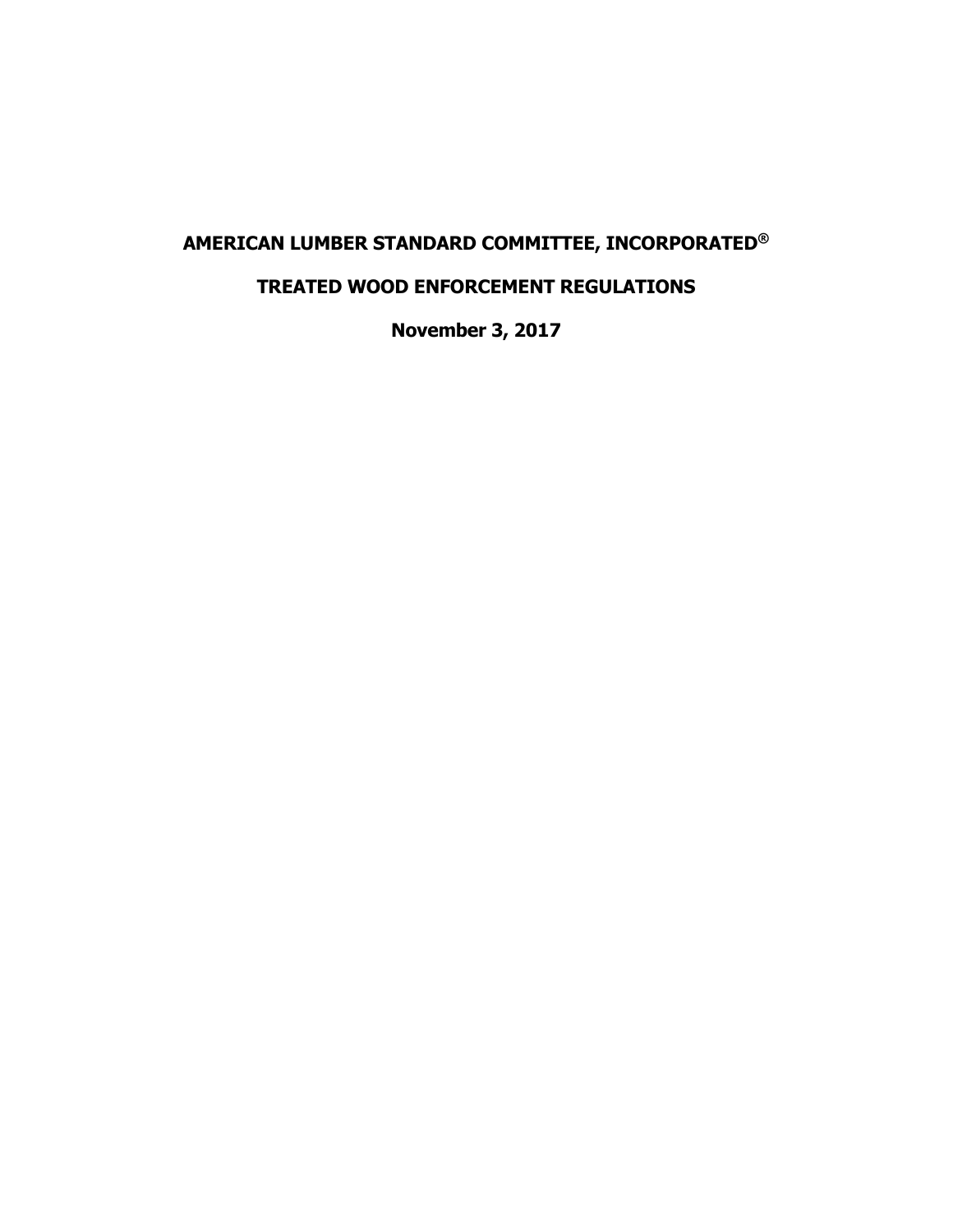### **TABLE OF CONTENTS**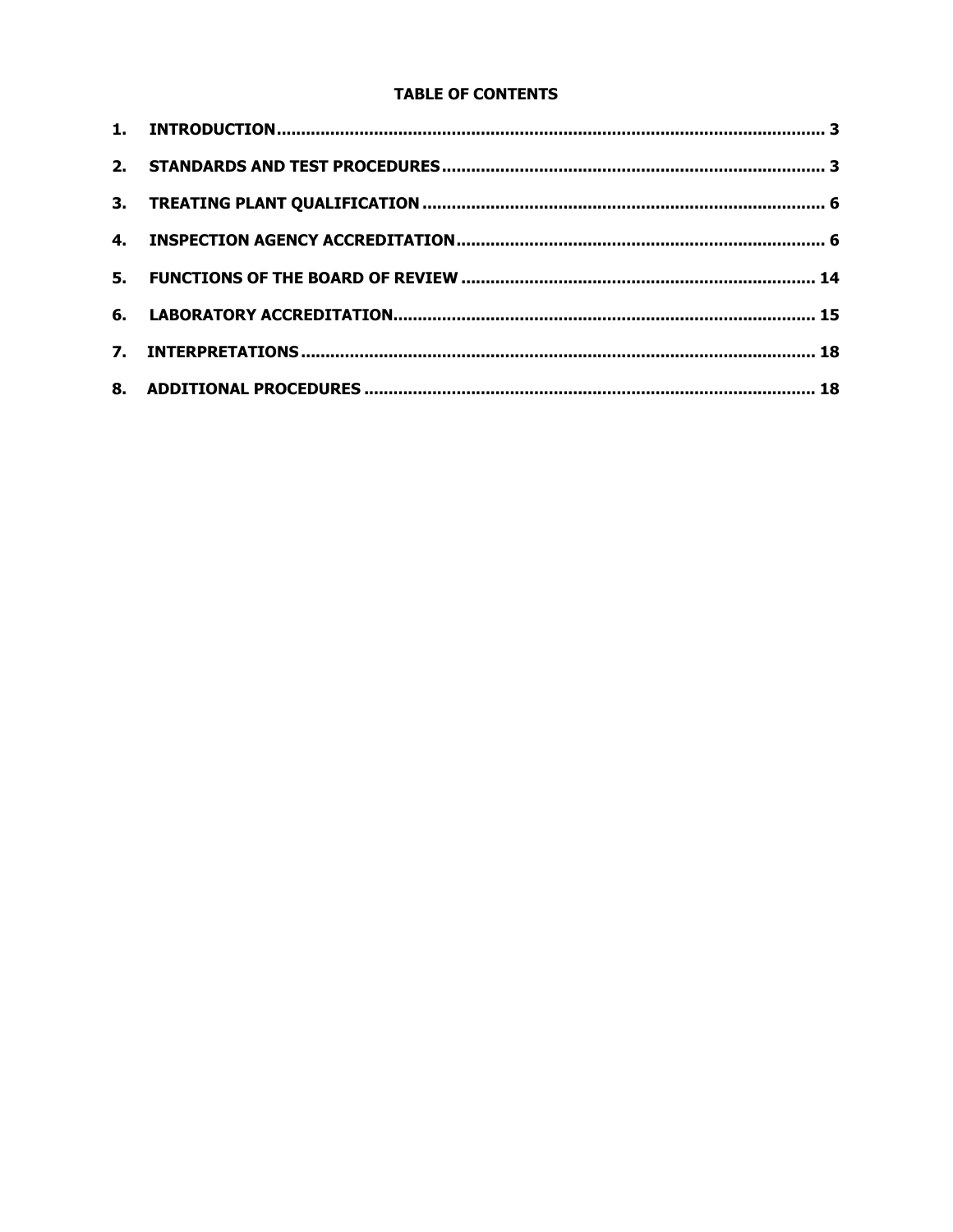# **1. INTRODUCTION**

#### **1.1 General**

**1.1.1** This program is intended to establish a common basis for uniform, industry-wide inspection and quality marking procedures for each piece of preservatively treated wood product produced in accordance with the provisions hereof. This program is not intended for use as a purchase specification. This program shall not include fire retardants.

# **1.2 Covered Products**

**1.2.1** Round piles, building poles and posts. Includes products such as marine, foundation, land/fresh water use, and agricultural.

1.2.2 Sawn timber products. Includes products such as sawn piles, lumber, boards, structural timbers and landscape timbers.

### **1.2.3** Plywood

**1.2.4** Laminates and other composites. Includes products such as glue laminated timbers, structural composite lumber, and oriented strand board (sheathing, siding, and exterior trims).

**1.2.5** Remanufactured products. Includes lattice, spindles, railings, etc.

# **2. STANDARDS AND TEST PROCE-DURES**

**2.1** The allowable species, processes, preservatives, commodities and test methods to be used in this program shall be those referenced in the American Wood Protection Association standards or the standards developed by another entity, if included in this program.

**2.2** Regular verification of the quality of treated wood produced by a treating plant shall be carried out by an inspection agency accredited by the Board of Review of the American Lumber Standard Committee (ALSC).

**2.3** The detailed procedures by which the agency shall monitor the above standards shall be those approved by the Board of Review.

**2.4** Board of Review activities involve verification of the inspection agencies' abilities and performance.

#### **2.5 Definitions**

Above Ground Use - Preservatively treated products intended for use where the product does not come into contact with the ground or where proximity to the ground or environmental surroundings does not require the use of products intended for ground contact use. Refer to the AWPA Use Categories in AWPA Standard U1.

Accreditation Criteria - A set of requirements used by the Board of Review which an agency or a laboratory must meet to be accredited.

ADAT - Air dried after treatment to a maximum moisture content of 19 percent for lumber under 5-inch nominal thickness or if 5" or more in nominal thickness the maximum moisture content may be specified as provided for in lumber grading rules certified by the Board of Review.

American Wood Protection Association (AWPA) an industry technical society that promulgates standards for preservatively treated wood; mailing address is P.O. Box 361784, Birmingham, AL 35236-1784; www.awpa.com; publishers of the annual AWPA "Book of Standards." AWPA standards referenced in that publication contain the latest standards published by AWPA unless otherwise noted.

Assay Zone - The portion of a treated wood item in which the minimum quantity of preservative is specified and is to be determined by extraction or by chemical assay.

Board of Review - The Board of Review of the American Lumber Standard Committee as established by Section 10 of PS-20.

Borings - Wood cores extracted from treated products used for the determination of penetration, retention and sapwood/heartwood.

Brush Treatment - See Field Treatment

Dating Nail - A nail with a date or symbol on its head to indicate the year of treatment, or the date of installation.

Decay Resistance - Resistance to attack by wood destroying fungi under conditions favorable to their growth.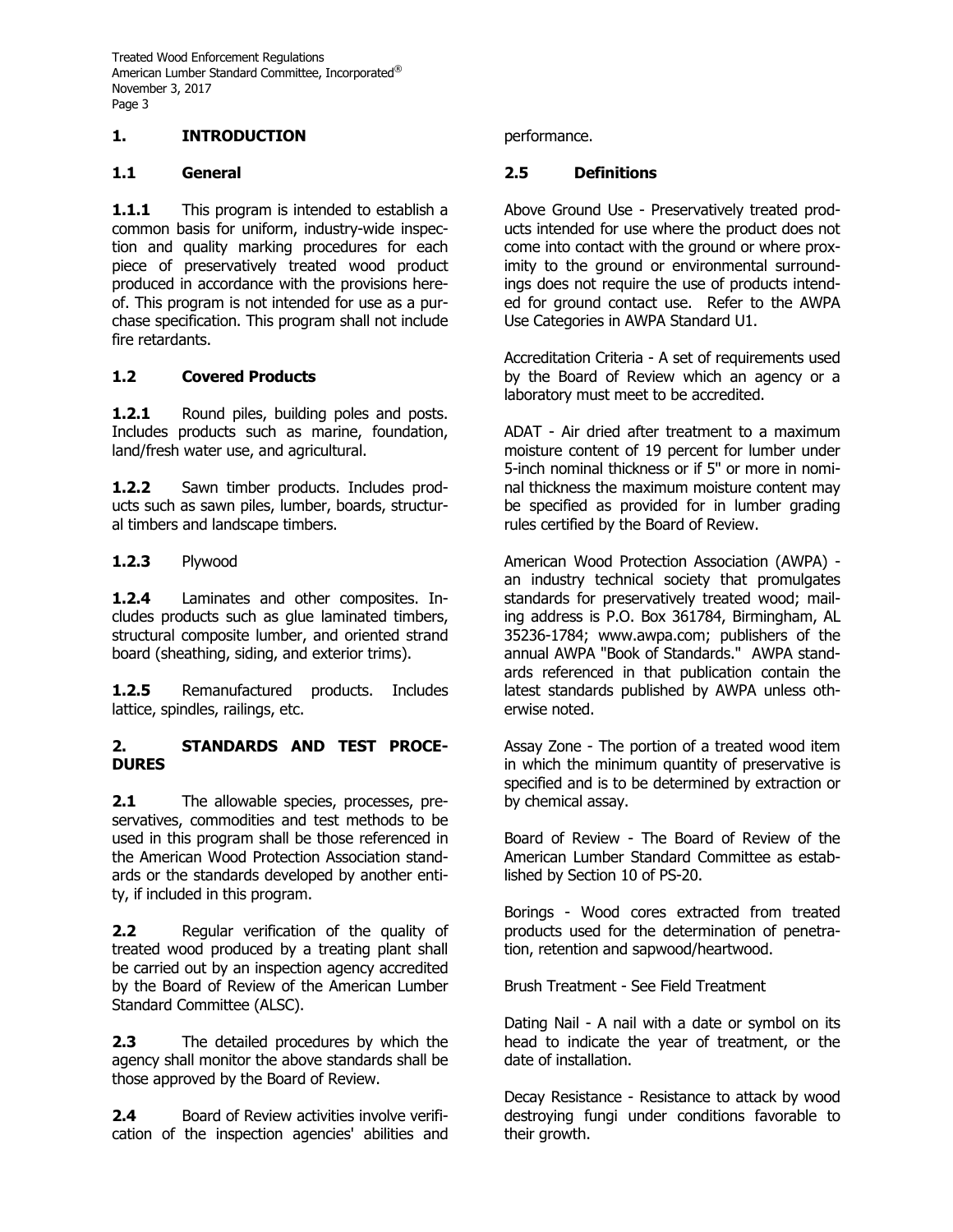Density - Weight per unit volume. In these regulations, wood density is measured as the number of annual rings per inch.

Dry - Lumber that has been seasoned or dried to a maximum moisture content of 19 percent for nominal thickness less than 5" or if 5" or more in nominal thickness the maximum moisture content may be specified as provided for in lumber grading rules certified by the Board of Review. Plywood that has been dried to a maximum moisture content of 18 percent.

Field Treatment - Application of approved preservatives without pressure treatment to cut ends, drilled holes, or other newly exposed surfaces of preservatively treated wood.

Fixation - The process by which waterborne preservatives react within the wood to become insoluble or fixed.

Foundation Use - Forest products intended for use in Permanent Wood Foundations in commercial or residential construction.

Grade Marked Lumber - Lumber that has been graded for quality and/or specific use and marked with certain symbols signifying that quality or intended use.

Grade Stamp - The impression made upon lumber by an official grade stamp of a grading agency. A grade stamp is owned by the grading agency and is applied to lumber that conforms to the requirements of a designated grading rules book. Except for stamps used in connection with the Certificates of Inspection or Reinspection, all grade stamps shall bear the following: 1) mill number, name or abbreviation; 2) the agency symbol; 3) the species or combination of species of the lumber; 4) if thinner than 5-inches nominal must state whether the lumber was dry or green when dressed; and 5) the appropriate grade. Grade stamps may also denote rule paragraphs under which the lumber was graded or other useful information. A stamp indicating conformance of untreated plywood to plywood grade description contained in current issue of Construction and Industrial Plywood PS 1.

Green - Lumber less than 5" in thickness that has a moisture content in excess of 19 percent. When 5" or more in thickness the moisture content may

be in excess of 19 percent if provided for in lumber grading rules certified by the Board of Review.

Ground Contact Use - Pressure treated forest products intended for use in, or in contact with, the ground, soil or fresh water. Refer to the AW-PA Use Categories in AWPA Standard U1.

Hardwood - Wood produced from one of the botanical group of trees that, in most cases, shed leaves yearly. The term has no relevance to the actual hardness of the wood.

Heart Face - Any face of a wood item having exposed heartwood.

Increment Borer - An auger-like instrument with a hollow bit and equipped with an extractor used to sample wood internally without destroying the piece by removing a core.

KDAT - Kiln dried after treatment to a maximum moisture content of 19 percent for lumber under 5-inch nominal thickness or if 5" or more in nominal thickness the maximum moisture content may be specified as provided for in lumber grading rules certified by the Board of Review.

KD-15 - Indicates lumber that has been kiln dried to 15% or less moisture content at time of dressing (appears on grade stamp).

Kilogram per cubic meter - Kg/m<sup>3</sup>.

Kiln Dried After Treatment - See KDAT.

Laboratory - Any laboratory, not owned or operated by a treating company or chemical supplier, that is affiliated with or contracted by one or more inspection agencies to perform analyses on one or more AWPA approved wood preservatives for monitoring purposes.

Laboratory Assessment - The on-site examination of a laboratory to evaluate its compliance with specified criteria.

Laboratory Accreditation - A formal recognition that a laboratory is competent to carry out specific tests.

Landscape Timber - A product generally manufactured from plywood peeler cores having two opposed sawn faces.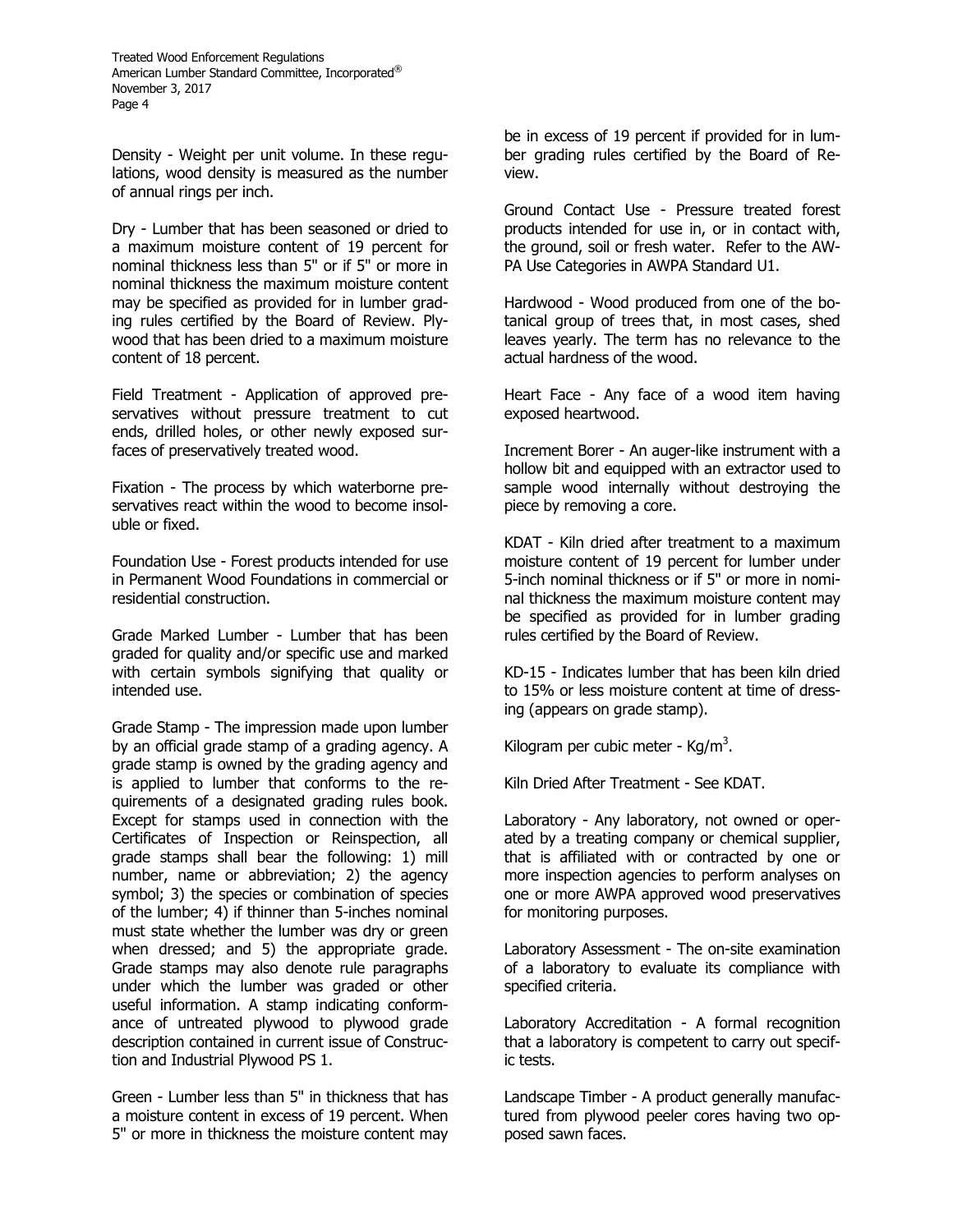Logo (Agency) - A symbol, certification mark, or trade mark which identifies an inspection agency. This, or the agency name, is always a component of the quality mark or grade stamp.

Lot (at plant) - A lot for inspection shall consist of material from one charge, one species or species group, one Use Category and one retention. If a lot contains multiple sizes then samples shall be divided into two groups, smaller than 4" in thickness and 4" thickness and larger. A lot shall not exceed 30,000 board feet or equivalent volume.

Lot and Lot Inspection - A lot for inspection at plant storage yards, at sales yards, in transit or at job sites will be that material available at the time and place of inspection which contains products from only one treating plant and will contain only one preservative treatment for one Use Category and one date of treatment stamp; a lot shall not exceed 30,000 board feet of lumber or an equivalent volume of plywood. Lumber and plywood will not be mixed in one inspection lot.

Permanent Wood Foundation - A foundation built of pressure treated wood treated in accordance with AWPA Standard U1, Use Category 4B (UC4B) including Commodity Specifications A and F, and constructed in accordance with ANSI/AWC PWF: Permanent Wood Foundation Design Specification. See Foundation Use.

Pitch - Is an accumulation of resinous material.

Pitch Pocket - A well-defined opening between the rings of annual growth which develops during the growth of the tree. It usually contains pitch or bark.

Proficiency Testing - Methods of checking laboratory testing performance by means of interlaboratory tests.

PWF - See Permanent Wood Foundation.

Quality Control Agency - an organization accredited by the Board of Review to sample and test quality marked products treated in accordance with quality control and inspection procedures. The quality control agency shall have no financial interest in any company producing any portion of the products inspected and tested. The quality control agency shall not be owned, operated or controlled by any such company.

Quality Mark - The mark of an agency accredited by the Board of Review indicating conformance to treatment processing and treated products rules. A mark which when affixed to preservatively treated wood products, certifies that all of the actions and quality certification requirements under the agency's quality control and inspection procedures have been met by both the treater and the quality control agency which licenses the use of the mark by treating plants.

Resident Quality Supervisor - An individual designated by the treater and approved by the quality control agency who performs the functions and meets the requirements of the accredited inspection agency. The quality control agency shall initially and continuously thereafter determine that the resident quality supervisor can demonstrate satisfactory knowledge of all manufacturing, sampling and testing requirements.

S-Dry - Lumber thinner than 5-inch nominal which has been surfaced and seasoned or dried to a moisture content of 19 percent or less. In sizes 5 inch or more in thickness other moisture content limits may be specified as provided for in lumber grading rules certified by the Board of Review.

S-Green - Lumber thinner than 5-inch nominal which has been surfaced to a moisture content in excess of 19 percent. In sizes 5-inch or more in thickness other moisture content limits may be specified as provided for in lumber grading rules certified by the Board of Review.

Seasoning - Evaporation or extraction of moisture from green or partially dried wood.

Softwoods - One of the group of trees which have needle-like or scale-like leaves. The term has no specific reference to the softness of the wood.

Soil Contact - See "Ground Contact".

Sticker Stain - A brown or blue stain, caused by fungi, that occurs in air-seasoning of lumber where the stickers rest on the faces of the items; also a brown chemical stain occurring on and beneath the surface of portions of a piece that are in contact with stickers.

Timber - Lumber five (5) inches or larger in its least nominal dimension.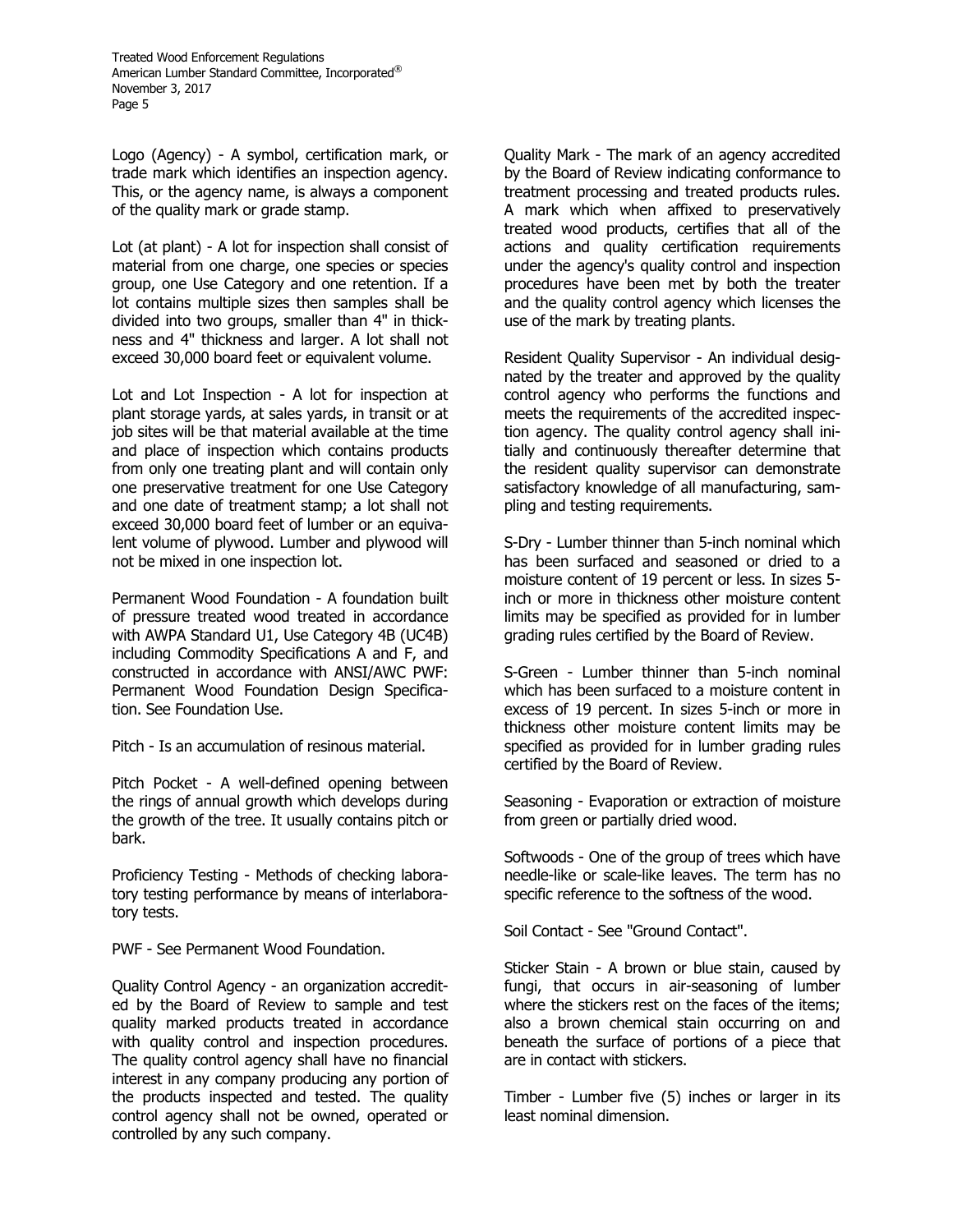Traceability of the Accuracy of Measuring Instruments - A documented chain of comparison connecting the accuracy of a measuring instrument to other measuring instruments of higher accuracy and ultimately to a primary standard.

Treating Service Only (TSO) - When the letters "TSO" appear with the quality mark they indicate that the treater has provided treating service only to the wood being treated, and is not responsible for the grade or physical quality.

Treatment, Brush - See Field Treatment.

TSO - See Treating Service Only.

# **3. TREATING PLANT QUALIFICATION**

**3.1 Plant Equipment**--The following are both the initial and continuing plant equipment requirements:

**3.1.1** The plant shall have a pressure treating cylinder capable of being operated at the minimum pressure and vacuum required by the relevant AWPA treatment and processing standard.

**3.1.2** The plant shall have instruments that indicate and record accurately pressure, temperature where applicable and vacuum used at all stages of the treatment as required by AWPA standards.

**3.1.3** The plant shall have tanks for mixing and storing preservative solutions and equipment to accurately measure the volume and strength of preservative solutions where applicable.

**3.1.4** The plant shall be equipped with a laboratory capable of performing all required tests or shall make arrangements with a laboratory approved by its agency to make such test.

# **3.2 Plant Records**

**3.2.1** Each plant shall maintain a systematic method of keeping records and in-plant quality control procedures approved by its agency which shall provide a consecutive number system for each charge and which shall include where applicable:

Charge number and date size and piece count of materials volume of wood

solution absorbed solution concentration calculated retention of preservative, pcf. preservative penetration results applicable assay result

**3.2.2** Each plant shall maintain current and valid editions of all applicable standards and written quality control procedures in a manner that is accessible to plant quality control personnel.

# **3.3 Preservatives**

**3.3.1** Only wood preservatives standardized by the American Wood Protection Association (AWPA) as referenced in the ALSC Treated Wood Policy shall be used.

# **3.4 Treatment**

**3.4.1** Only preservative processes described in the standards of the American Wood Protection Association as referenced in the ALSC Treated Wood Policy shall be used.

# **3.5 Internal Quality Control**

**3.5.1** Maintaining quality is the responsibility of the plant management. Internal quality control procedures shall be performed to a degree that assures compliance of the product to AWPA quality control standards and product treatment. Charges or lots found non-conforming for either preservative penetration or retention shall be retreated and conformance verified in accordance with AWPA Standard M25. The quality mark shall be removed from material in all charges that are still non-conforming after retreatment.

**3.5.2** Management shall appoint an adequately trained employee as plant quality control supervisor. He shall be vested with the authority to correct any condition causing a nonconformance, to remove the quality mark from any material that does not conform to AWPA standards, and to stop shipments of quality marked non-conforming material.

### **4. INSPECTION AGENCY ACCREDI-TATION**

# **4.1 Approval**

**4.1.1** The initial and continuing accreditation of an agency to provide inspection services under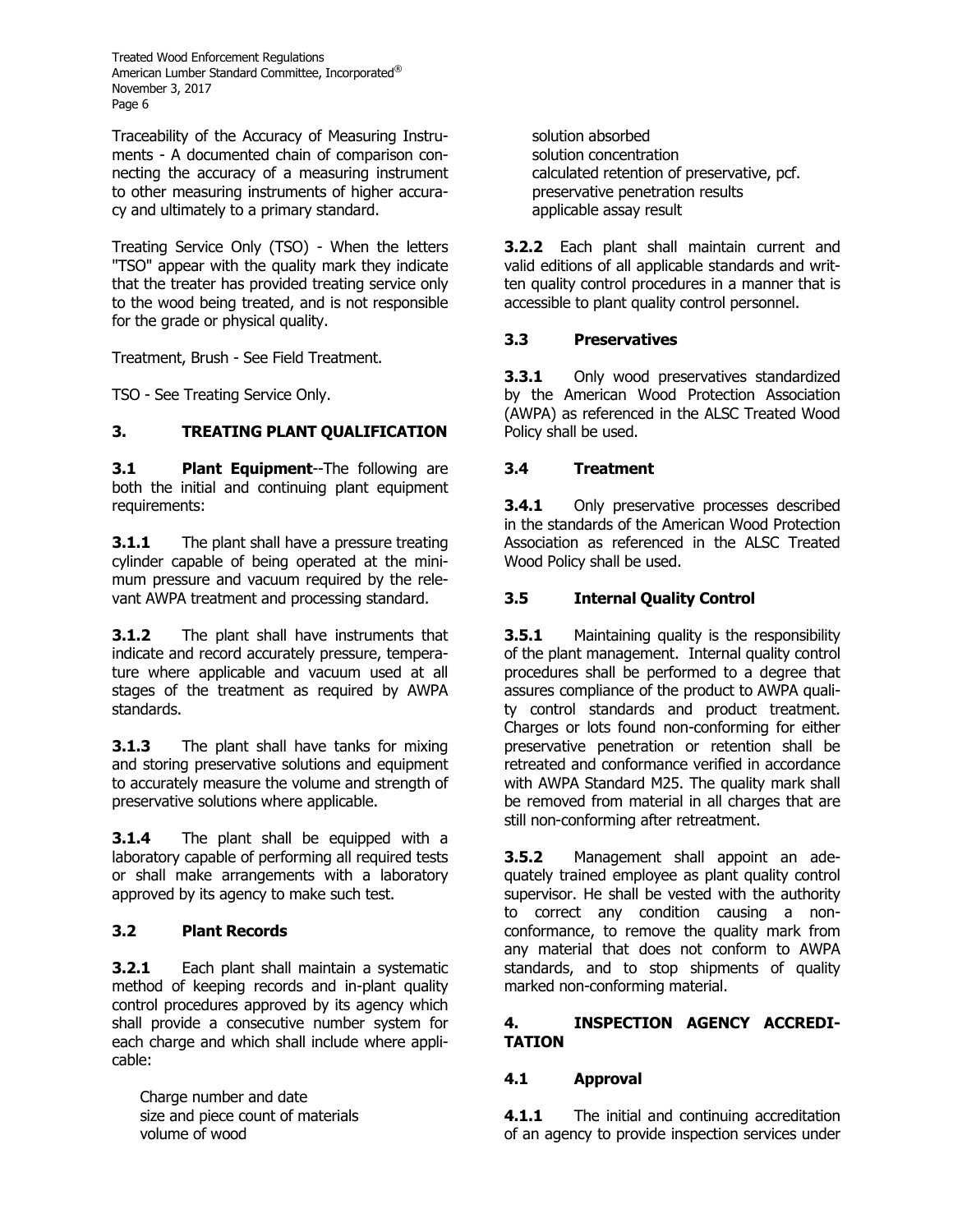these regulations is contingent upon providing reliable and adequate inspection services in accordance with current and applicable AWPA standards. The Board of Review will use these regulations to judge the competency, reliability and adequacy of preservative treatment quality control agencies.

# **4.2 Participation in this program**

**4.2.1** Any agency is eligible to participate in this program established herein if that agency:

(a) Formulates, publishes and maintains quality control and inspection procedures for the specific preservative treated wood commodities, which it inspects, and which are covered by AWPA standards.

(b) Demonstrates initial and continuing competency and reliability in the field of the wood preservative treatment inspection.

(c) Agrees to pay charges and fees assessed by the ALSC.

**4.2.2** Any agency desiring to participate in this program shall apply in writing to the Manager of the Board of Review in such form as may be prescribed by the Manager. If the application is in proper order, the Manager shall promptly forward the application to the Board of Review for its consideration and the Manager shall undertake any further investigations of the applicant as may be requested by the Board of Review. The applying agency shall be responsible for the fees established to cover expenses incurred in conducting the qualification, including the cost of accreditation of quality control laboratories. Such fees to be paid in advance.

# **4.3 Accreditation Requirements**

Before accrediting the inspection services of any agency, the Board of Review shall require evidence that the agency conforms to the following requirements:

**4.3.1** It shall not be controlled by any person or firm whose own products are subject to its inspection and certification nor shall its inspectors be employed by any lumber manufacturer or producer of treated products or by any buyer of lumber, or engaged in any other undertaking which might conflict with their independent position as inspectors.

**4.3.2** It shall maintain the practice of having all inspections done only by properly supervised and qualified inspectors all of whom shall be under the direct control of the agency. Each inspector shall be thoroughly competent in the inspection of treated commodities of the species and preservatives he inspects and be familiar with current and valid editions of all applicable standards and written quality control procedures. Inspectors shall be directed by a chief inspector, supervisor or manager who is thoroughly experienced in the inspection of treated products and who shall be held responsible for the proper functioning of the members of the inspection staff.

**4.3.3** It shall maintain a bona fide treating plant audit service for the purpose of assuring the uniform application of the AWPA standards and agency quality control and inspection procedures. The agency shall perform sampling and testing of a plant's qualified production in accordance with AWPA Standard M22. Written reports of each inspection shall be made to the treating plant and copies shall be kept available by the agency for examination by the Board of Review or its representative upon request. The agency shall also have available conforming assay reports from an ALSC accredited laboratory for each charge of Permanent Wood Foundation material bearing the agency's mark. All records shall be kept for a minimum of two years.

**4.3.3.1** It is the obligation of the agency to audit the treating plant on a regular basis, and the obligation of the treating plant to produce a properly labeled treated wood product. Samples of previously treated wood product shall be inspected as part of the agency supervision. At the minimum rate as prescribed in 4.3.3, the agency shall sample a sufficient number of charges representative of the treatment levels and sizes produced by the treating plant to adequately evaluate the proficiency of the treating plant. When a sample of a charge of treated wood product indicates the treated wood is not properly labeled, the charge shall be held for correction. The agency shall verify that the charge has been retreated at least once. The quality mark shall be removed from material in all charges that are still non-conforming after retreatment. The agency shall take whatever steps necessary to prevent recurrence. Each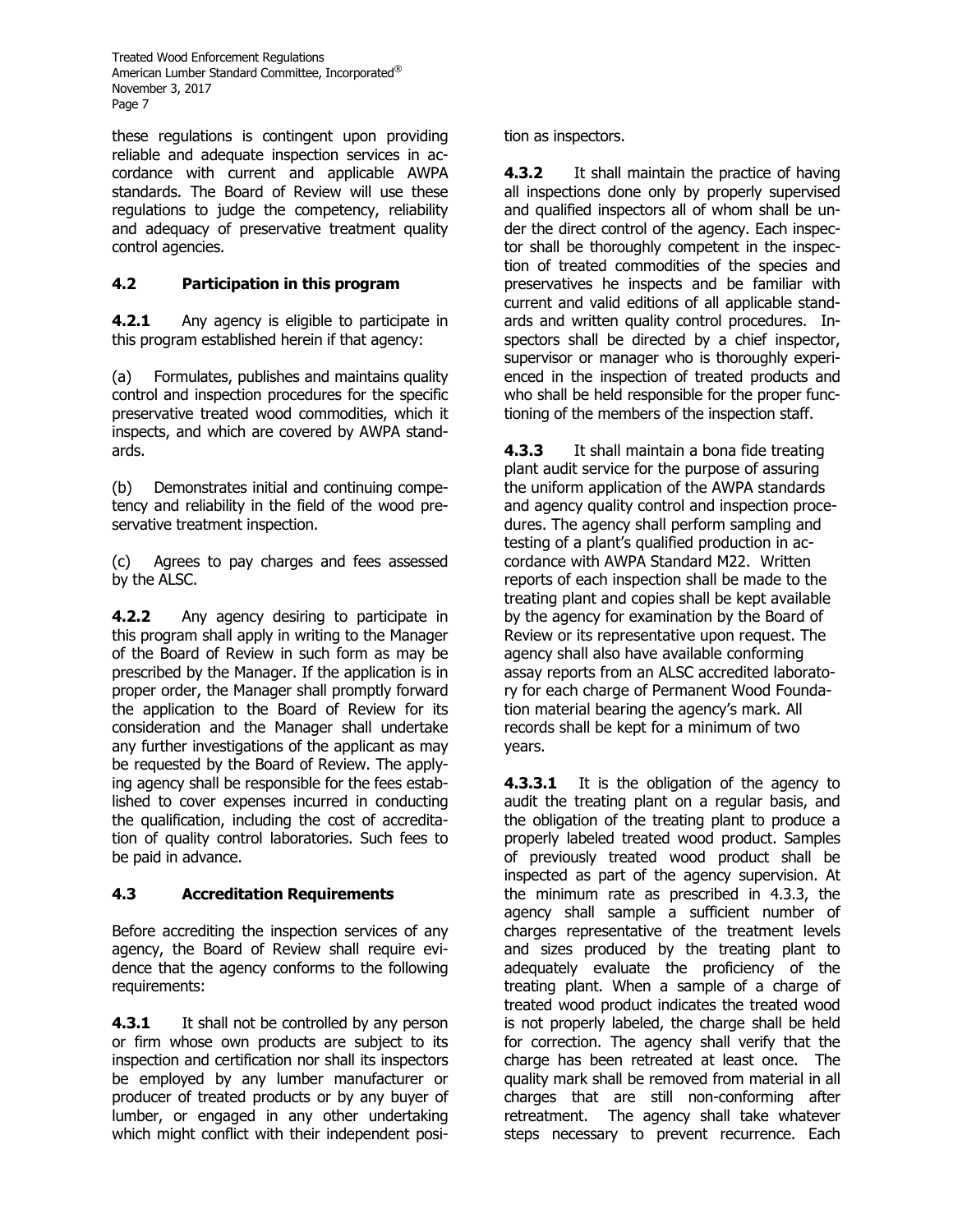month the agency headquarters personnel shall review the performance of each treating plant and take whatever action is warranted. In addition, the review shall include the assessment of the agency sample results for penetration and retention for each inspection. If the inspection results for penetration or retention fail to meet the following criteria, the agency shall increase inspections until such time as the penetration and retention results are within the following specified criteria at which time the frequency of inspections may return to normal.

- A. Individual inspection that involves charges inspected for:
	- 1) Penetration:
		- (a) The maximum number of failing cores (or samples in the case of non-pressure composites) for any one charge shall not exceed 40% of cores (or samples in the case of non-pressure composites) for any one inspection; or,
		- (b) The average percent core (or samples in the case of non-pressure composites) failure shall not exceed 20% for all charges inspected.
	- 2) Retention:
		- (a) The lower confidence limit, as defined in AWPA Standard M22, of the last 20 retention assays shall be at or above the nominal retention value for all charges; or,
		- (b) The individual retention value for any charge shall be 75% of the nominal retention value of the particular charge; or,
		- (c) The lower confidence limit, as defined in AWPA Standard M22, of the last 20 retention assays for each preservative component shall be at or above the minimum nominal retention value for individual components as specified in the AWPA standards.

**4.3.4** It shall conduct all audit and inspection activities in a manner which complies with all requirements of these Enforcement Regulations and its quality control and inspection procedures as approved by the Board of Review.

**4.3.5** It shall adhere to the policy of uniformly requiring its inspectors to determine conformance to all applicable specifications before issuing a certificate thereon or marking the treated product with the agency symbol.

**4.3.6** It shall uphold the standards of the industry though proper inspection procedures and shall maintain sufficient checks of its inspection staff to assure not only the continuing honesty and competency of its members, but consistency on their part in the proper application of treated products specifications.

**4.3.7** Regardless of production each treating plant shall be inspected a minimum of twelve times per year at approximately monthly intervals, except in those cases where a plant is inactive in excess of 2 months in any 12 month period in which case an inspection is required for each month the plant actually produces treated wood.

**4.3.8** All accredited agencies shall provide at all times an adequate, competent and reliable inspection service according to the requirements of these Enforcement Regulations. All samples shall be analyzed by a laboratory accredited by the Board of Review.

**4.3.9** All quality control and inspection procedures submitted for approval shall conform to the minimum requirements of the applicable standards of the AWPA and to the requirements of these Enforcement Regulations. If deficiencies are found in the review of an agency's quality control and inspection procedures, the deficiencies shall be brought to the attention of the agency. The agency shall have the option of amending the procedures to conform or requesting a hearing before the Board of Review.

**4.3.10** An agency shall agree to have its quality control and inspection procedures carry a specific reference to the approval by the Board of Review and that these procedures conform to applicable AWPA standards.

**4.3.11** Agencies shall agree to permit republication of their quality control and inspection procedures in whole or in part without charge with all quoted parts clearly so indicated. The republication shall carry a reference to the source of the procedures and their effective date, and when they are revised to conform with any subsequent changes in the quality control and inspection procedures they shall show the effective date.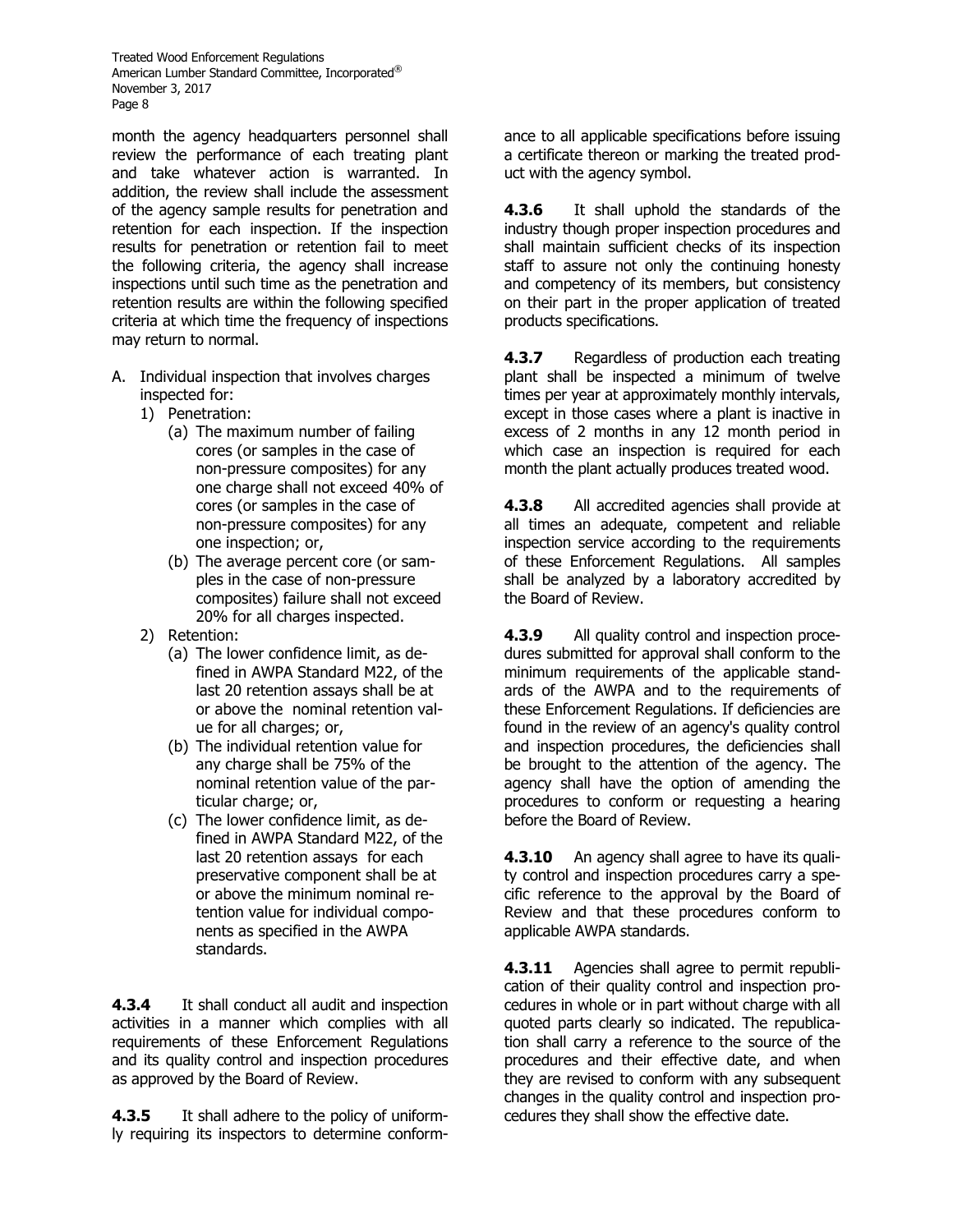**4.3.12** When quality control and inspection procedures have been approved by the Board of Review, subsequent revisions shall be proposed by the promulgating agency to the Board of Review for approval.

**4.3.13** Security and Contracts. The Board of Review shall require as a condition to its accreditation of any agency the payment when due of all charges and fees assessed by the ALSC to cover the cost of carrying out its functions and the reimbursement to the ALSC for all costs and expenses incurred by the ALSC or its Board of Review in any investigation of the activities or practices of the agency, whether or not the investigation is initiated by the ALSC or its Board of Review or upon complaint. The Board of Review shall require that each accredited agency execute a contract with the ALSC in such form and containing such provisions as the ALSC may from time to time decide, and that each such agency observe and act in a manner consistent with the provisions of the contract.

**4.3.14** The Board of Review shall require each accredited agency to prepare and submit to it for approval, a form of contract which each agency shall require the subscribing treating plant to execute. Accredited agencies shall maintain copies of contracts executed with each treating plant receiving their services for a period of not less than two years after termination of such contracts.

**4.3.15** Agency Policy Changes. If at any time there should be any change in any policies of an agency relative to matters that are required under the Enforcement Regulations, the agency shall immediately notify the Board of Review in writing.

### **4.4 Agency Accreditation for Plant Supervisory Service and/or Lot Inspection Service**

**4.4.1** The Board of Review shall require an applicant to submit complete information as to its form or organization, the length of time it has functioned, the experience of its management as well as the individual inspection personnel and the supervision of its inspection staff. The applicant shall also submit, as applicable to the service(s) offered, complete information about the plants under its supervision, the production volume of the plants, programs for which supervision will be offered, programs for which lot inspection services will be offered, procedures for handling requests for lot inspection, the preservatives involved, the species involved, the commodity or commodities to be treated, adequate provisions for supervision of in-plant quality control, supervision of treating plant performance, authority to apply the agency's quality mark and evidence that all applicable requirements of the AWPA standards are being met by the agency and its plants.

**4.4.2** Before accrediting the inspection service(s) of any agency, the Board of Review shall require evidence that it conforms to all the requirements of Section 4.2 and Section 4.3 of these Enforcement Regulations in the conduct of its plant supervision and/or lot inspection services and that the agency conforms to its own approved quality control and inspection procedures, these Enforcement Regulations and all applicable AWPA standards.

### **4.5 Application of the Quality Mark and Certificates of Inspection**

**4.5.1** The application of the quality mark shall be accomplished by one of two methods: by facility employees under the supervision of an accredited agency or by employees or qualified agents of the accredited agency, as specified herein. Application of the quality mark of agencies approved to conduct supervisory services will be conducted under the requirements of these Enforcement Regulations, the agency's quality control and inspection procedures and approved procedures for the withdrawal of services for unsatisfactory performance. When an employee or qualified agent of any agency is regularly stationed at a point of production, he will be checked at the same intervals in the same manner as a facility employee would be checked by a supervisory agency.

**4.5.2** Lot inspections and certificate of inspection shall be permitted at any point where there is good and sufficient reason for them and shall be performed only by qualified agency personnel or qualified agents of an accredited agency.

**4.5.3** Treated wood accepted by the Inspector on a certificate inspection shall be identified by the Inspector's hammerbrand or other identifying mark and the identifying mark shall be shown on the certificate.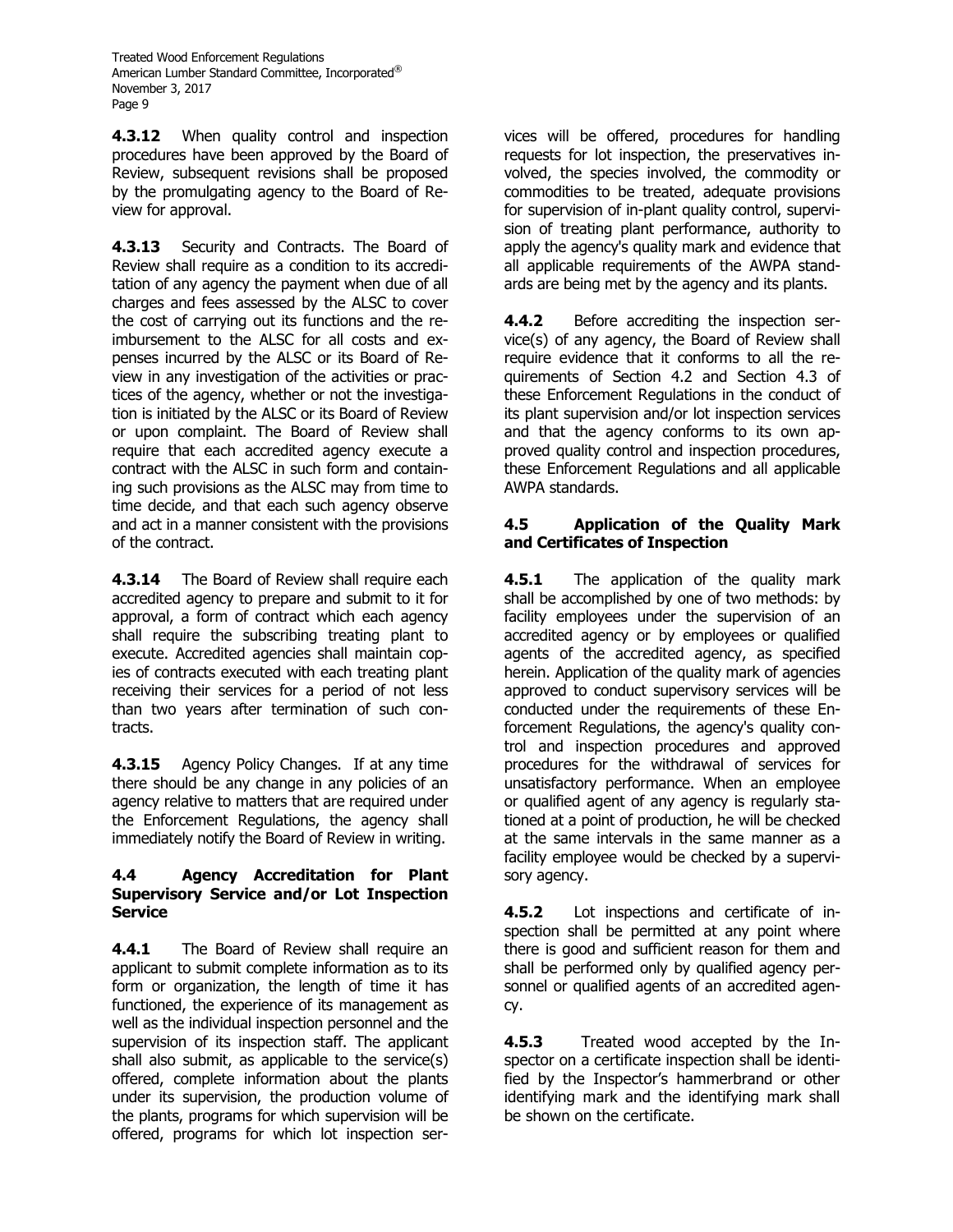# **4.6 Marking**

**4.6.1** An accredited agency is permitted to license the use and application of its quality mark to complying treated wood products by any treating plant which subscribes through the agency to this program.

**4.6.2** Continued use of the quality mark is subject to continued conformance to current AW-PA standards as determined by sampling and testing in accordance with these Enforcement Regulations.

**4.6.3** Application of the quality mark to products covered by AWPA standards by a treating plant licensed by an accredited agency constitutes verification that the product has been produced under the agency quality control program.

**4.6.4** A quality mark shall not be applied to any material where the material is misrepresented by a deceptive grade mark, label, brand or certificate.

**4.6.5** Except as provided below when the quality mark of an accredited agency is used each piece shall be marked and treated wood products bearing a quality mark shall not be mixed with non-marked products. When the size of individual pieces (e.g. lumber less than 1" in nominal thickness, or lumber less than nominal 1x5 or 2x4, or lumber 36" and shorter except that 5/4 x 4 shall be quality marked) prevents application of full legible marks, the quality mark shall be applied by stamping the faces of exterior pieces or by end labeling not less than 25% of the pieces of a bundled unit.

**4.6.6** The following minimum information is required to be on a quality mark whether stamped, labeled or branded:

- Company name and location of home office; or company name and number; or company number.
- AWPA Use Category (e.g. UC3B Above Ground Exposed, UC4A Ground Contact General Use, UC4B Permanent Wood Foundation, etc.).
- Preservative used, or preservative abbreviation shown in AWPA Standard U1.
- Preservative nominal retention.
- Year of treatment if required by AWPA standards.
- Applicable AWPA Use Category System standard (i.e. "AWPA U1").
- The identifying symbol, logo or name of the accredited agency adjacent to the Checkmark as specified in AWPA Standard U1.
- If applicable, moisture content after treatment.
- **•** If applicable, length and/or class.

**4.6.7** Quality marks of accredited agencies shall be uniform in providing the required information and shall be legible when placed on a treated product.

**4.6.8** A representative facsimile of an agency's quality mark shall be on file with the Board of Review.

**4.6.9** It is the policy of the Committee that treating plant or facility quality marks, grade marks, grade stamps, labels, brands, certificates or other product description shall not be confusingly or deceptively similar to the quality marks of any ALSC accredited agency, including, but not limited to, reference to AWPA standards directly or indirectly by treatment standard, retention level or AWPA Use Category.

**4.6.10** It is the policy of the Committee that treating plant or facility quality marks, grade marks, grade stamps, labels, brands, certificates or other product description shall not misrepresent treated products, including, but not limited to, reference to AWPA standards directly or indirectly by treatment standard, retention level or AWPA Use Category. The term "treated to refusal" can only be used on treated material within the ALSC program when appropriate under applicable AWPA standards.

**4.6.11** Each accredited agency shall be responsible for the control of its quality marks. Quality marks shall only be used at plants or by personnel authorized by accredited agencies. Accredited agencies shall require a participating plant to provide care and security of the agency quality marks. An accredited agency shall retain on file a facsimile of each quality mark issued, require worn out or discarded quality marks to be destroyed, and require missing or stolen quality marks be reported to the agency. The agency shall report missing, stolen, or misuse of its quality marks to the Board as soon as the agency is aware of such.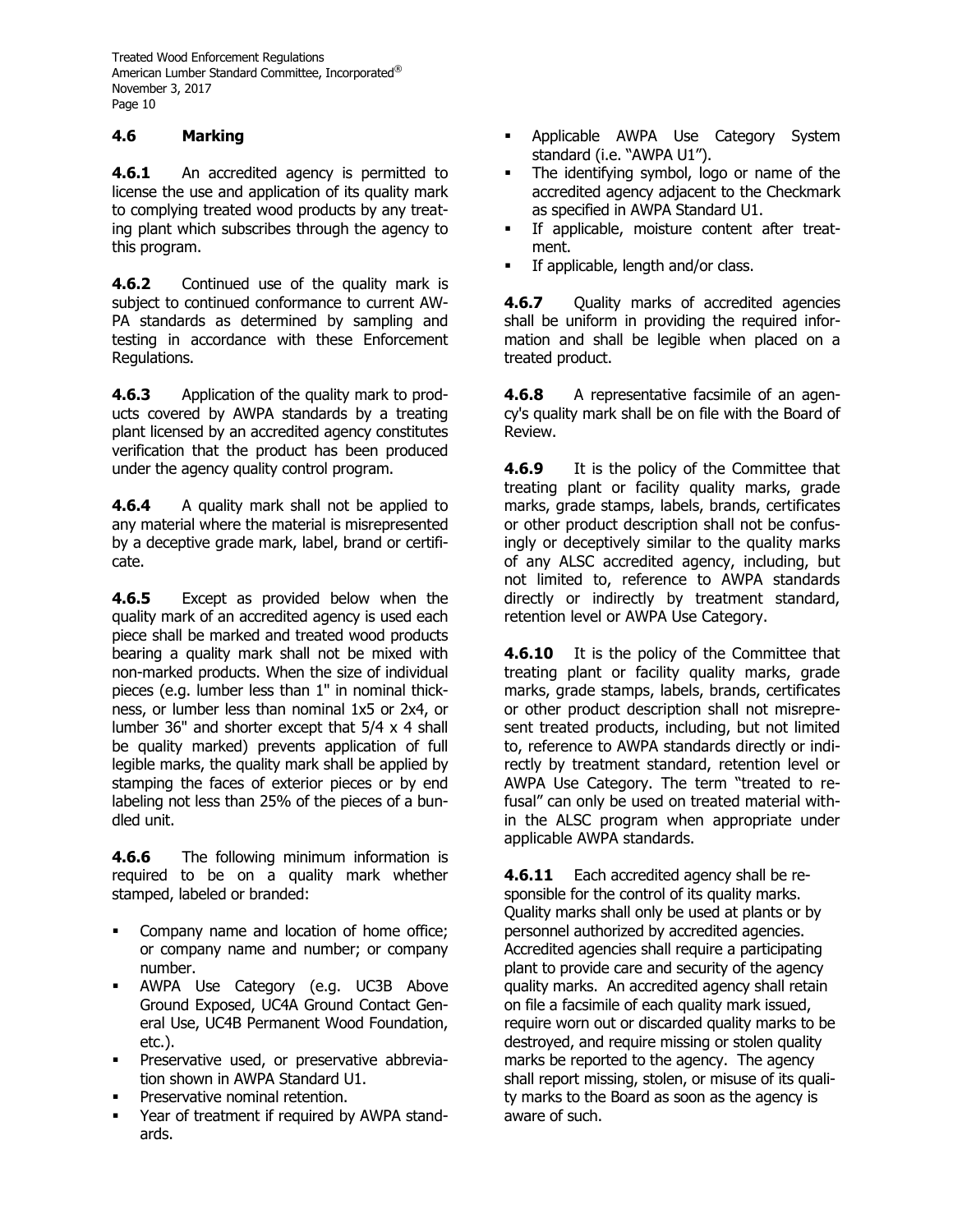**4.6.11.1** Except by prior written arrangement with the agency, the quality marks issued by an agency to a specific plant location are to be used only at that location.

**4.6.12** To obliterate means to render the approved mark or stamp unreadable or clearly inapplicable. Examples of obliteration of the approved mark or stamp include, but are not limited to removal by sanding or abrasion, over-stamping with opaque indelible ink or paint applied in a solid block, multiple 'x' stamp or other means of over-marking with opaque indelible ink or paint. Marking through the approved mark or stamp with a semi-transparent ink, paint, or crayon which allows full, though possible reduced visibility of the approved mark or stamp does not constitute obliteration.

#### **4.7 Warnings, Suspensions and Withdrawals**

**4.7.1** Accredited agencies shall warn or withdraw quality marks from any plant utilizing their services when an inspection or a series of inspections reveal serious non-conformances or when determined appropriate by AWPA Standard M22 requirements. An agency will immediately notify the Manager of the Board of Review by letter when it warns, suspends or withdraws the quality marking services at any plant for cause, supplying all pertinent details. Upon receipt of such notice, the Manager of the Board of Review shall immediately notify by letter all other accredited agencies extending services in the area. No other agency shall extend supervisory service or any other quality marking services to the plant for a period of 180 days in the case of a suspension or withdrawal notice, or 60 days in the case of a warning notice, after the date of the letter of the agency's notification, unless the treating plant has been reinstated by the agency which warned, suspended or withdrew its service, when the services of the other agency result in evading the warning, suspension or withdrawal. The agency may reinstate quality marking supervisory services only after the plant involved demonstrates the ability and willingness to maintain the applicable requirements of the agency's quality control and inspection procedures, these Enforcement Regulations and applicable AWPA standards. The agency shall file a complete report with the Board of Review outlining all corrective steps taken.

**4.8.1** Reinspection by agencies accredited by the Board of Review shall be available to both buyer and seller upon request for the purpose of determining compliance with purchase specifications and effecting settlement of complaints and invoices.

**4.8.2** Product compliance with the requirements of the applicable AWPA standards and other purchase specifications is the responsibility of the treater for 90 days after shipment provided the material is not in use. Partial use of a shipment shall not prejudice the right to reinspection as long as the unused portion is in the form in which it was shipped.

**4.8.3** It is permitted to file a complaint for excess moisture when material is marked, certified or invoiced as "DRY", "KDAT"or "ADAT. Product compliance to the requirement for drying after treatment is the responsibility of the treater for 72 hours after receipt of shipment provided the material is not in use and has been continuously protected in shipment and in storage.

**4.8.4** When lumber treated with a waterborne preservative is represented as "DRY", "KDAT" or "ADAT" by a quality mark, certificate or invoice, dry is defined as lumber that has been seasoned or dried to a maximum moisture content of 19 percent for nominal thickness less than 5" or if 5" or more in nominal thickness the maximum moisture content may be specified as provided for in lumber grading rules certified by the Board of Review.

**4.8.5** Plywood treated with a waterborne preservative and marked, certified or invoiced as "DRY" after treatment shall be dried to a moisture content of 18 percent or less.

**4.8.6** A reinspection involving a complaint on moisture content shall be made in accordance with the provisions of the quality control and inspection procedures of the applicable agency. Each piece shall be tested for moisture content. All pieces conforming to the maximum allowable shall be separated from those exceeding that maximum.

**4.8.7** Each lot of a shipment shall be considered conforming if 95 percent of the specified preservative nominal retention is present and all other treatment standards are met.

# **4.8 Reinspection**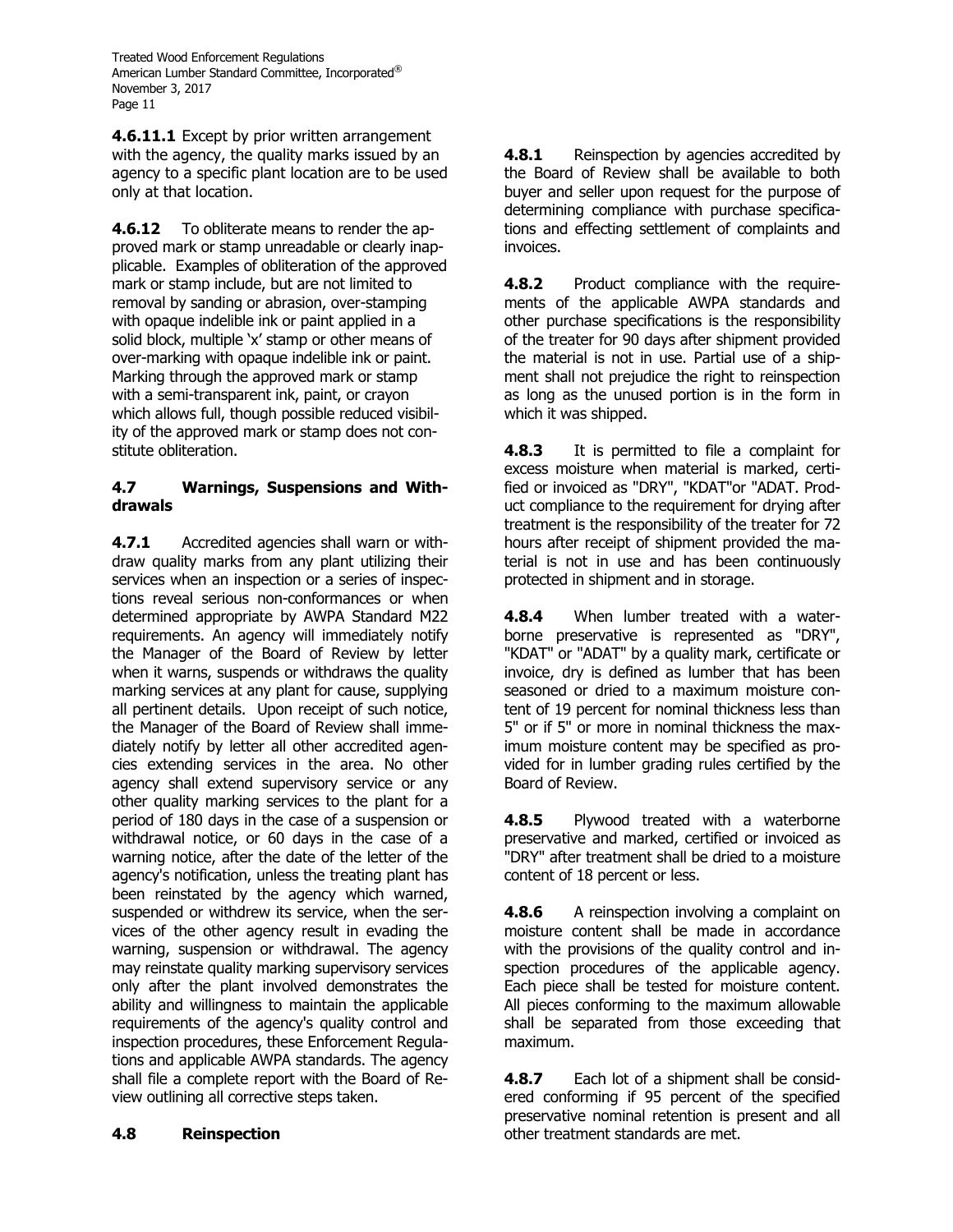**4.8.8** The expense of reinspection shall be borne in accordance with the provisions of the quality control and inspection procedures of the applicable agency, but the person calling for the reinspection shall be responsible to the agency for the costs thereof.

# **4.9 Agency Reports**

The Board of Review shall require reports to be rendered at such times it determines necessary. The reports shall include, among other things, information as follows:

**4.9.1** The number of lot inspections performed during a particular period and the volume of treated material involved.

**4.9.2** Reinspection of treated material originally certified by the agency or marked with an agency's quality mark during a particular period with details on each, including the name of the original inspector and the date of the original inspection if certification is involved, the point of origin, name and location of the consignee, date of reinspection, item(s) and quantities involved and results of the reinspection.

**4.9.3** A summary report on the agency's own plant inspections and analytical results during a given time which generally shall coincide with the random sample survey conducted by the Board of Review.

# **4.10 Record Retention**

**4.10.1** As a condition for accreditation, an agency shall maintain records of all inspections made for at least 2 years. These records shall be available for examination by a representative of the Board of Review at any time during normal working hours. Any employee of any agency whose principal job is inspecting any plant's treated product shall be supervised by the agency and reports of the supervision kept in the agency's files for a period of two years.

# **4.11 Field Examination**

**4.11.1** Each agency shall agree to permit the staff representatives of the Board of Review to examine any treated commodity certified and/or quality marked by the agency or under the agency's supervisory service at plants or destination points, for the purpose of checking the performance of the agency, its inspectors and the general reliability of its service.

**4.11.2** Board of Review staff personnel shall have the right to examine unmarked material at plants and at destination points.

**4.11.3** The agency shall agree that if any treated commodity which it has certified or quality marked or is produced under its supervisory service whether quality marked or not, is found to be deficient, the agency shall cooperate fully in taking such steps as shall be necessary to eliminate the risk of recurrence of such deficiencies by the same inspector or plant. Each agency shall also agree that serious deficiencies, when found, shall require complete reinspection of the shipment or lot.

# **4.12 Random Sample Survey**

**4.12.1** The Board of Review shall conduct on a random sampling basis, check inspections on treated commodities produced by each accredited agency's plants. The plants included in each survey shall be selected at random and shall be of sufficient number to be deemed representative of the total quantity of treated material produced under an accredited agency's authority. The results of the random sample survey shall be used by the Board of Review as one measure of determining the continuing competency and reliability of an accredited agency.

# **4.13 Agency Follow-up**

# **4.13.1** Unsatisfactory Reports

On each occasion when a field report by a Board of Review inspector reveals a serious infraction, the Board of Review or its staff shall promptly notify the agency of the infraction, send the agency a copy of the inspector's report, and request the agency to take corrective action with the plant or agency employee involved to prevent a recurrence of the infraction. The agency shall reply stating in detail the corrective actions taken, and shall continue to make such reports until such time as it is satisfied that a recurrence of the infraction is unlikely and it notifies the Board of Review that it is satisfied. Appropriate documentation shall accompany all reports.

The Board of Review shall periodically evaluate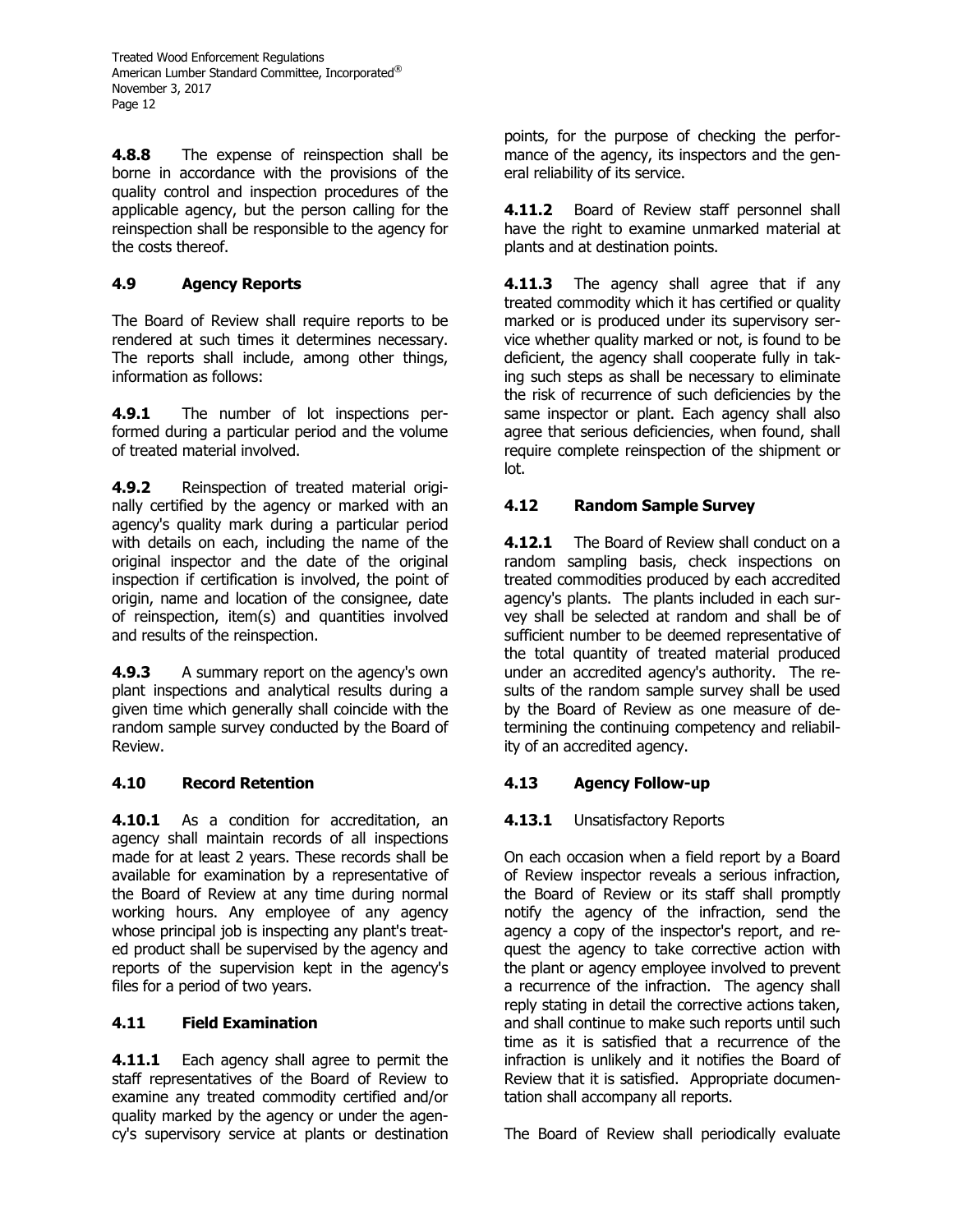the effectiveness of an agency's follow-up. The Board of Review shall to the extent possible confirm that the agency did in fact take all action as reported to the Board of Review.

The Board of Review shall maintain records of the agency's follow-up performance. These records shall be used by the Board of Review as one measure of the continuing competence and reliability of an agency.

**4.13.2** Board of Review Requested Reinspection

(a) Destination: Upon finding that a given shipment of a treated commodity that is quality marked and/or certified appears to contain serious infractions, the Board of Review inspector without divulging detailed information to the customer shall request the material be held for reinspection. The inspector shall immediately notify his office with full details of the infraction. The office of the Board of Review shall immediately notify the agency whose quality mark appears on the material and the agency in turn shall immediately advise the customer holding the material that a prompt reinspection is to be made by the agency at no cost to the customer provided the customer agrees to hold the stock and furnish labor if necessary (for which he shall be reimbursed by the agency) and further agrees to assess no holding charges for the treated material held for reinspection.

The agency shall furnish results of the reinspection to all parties of the transaction. Costs of such reinspection shall be funded by the ALSC except when the treated material is found to be non-conforming according to the reinspection provisions shown in Section 4.8 of these Enforcement Regulations, the shipping plant shall be responsible to the agency for the cost of the reinspection.

(b) Origin: Upon finding quality marked and/or certified material at the point of origin which contains serious infractions, the Board of Review inspector shall request the plant to hold the material for review by the agency and notify his office immediately of the infraction giving full details. The office of the Board of Review shall immediately notify the agency whose quality mark appears on the material. The agency shall immediately notify the plant management and confirm that the material is to be held for review by the

agency. The agency shall review the material being held and determine the appropriate action and shall promptly report the actions taken to the Board of Review. Any plant failing to hold such material shall be subject to having the use of its quality marking devices suspended immediately.

**4.13.3** If the agency disagrees with the ALS field representative's finding as to the labeling of the treated wood product, the agency shall notify the ALS office and give the ALS an opportunity to review the treated wood product with an agency representative if necessary. If this procedure is not followed, the ALS report stands.

### **4.14 Board of Review Destination Inspections**

**4.14.1** The results of destination inspections may be used by the Board of Review as one means of determining the agency's performance.

### **4.15 Board of Review Enforcement Actions**

**4.15.1** Probation, Suspension or Revocation of Agency Accreditation: The Board of Review shall judge the continued competency, reliability, adequacy and integrity of accredited agencies under these Enforcement Regulations. The Board of Review, after reviewing the competency, adequacy, integrity and performance of an agency, shall take any of the following actions as in the judgement of the Board of Review is necessary to maintain the integrity of this program.

- (a) Take no action.
- (b) Place an agency on probation.
- (c) Suspend the approval of an agency.
- (d) Revoke the approval of an agency.

In arriving at its decision to take any of the above actions, the Board of Review shall consider any information at its disposal, including, but not necessarily limited to, the information contained in agency reports to the Board, results of the random sample survey inspection, destination inspections and follow-up performance of an agency in specific instances. Actions of probation, suspension or revocation by the Board of Review shall be made public.

**4.15.2** Board of Review Procedures: Before any agency is placed on probation or its accreditation is suspended or revoked by the Board of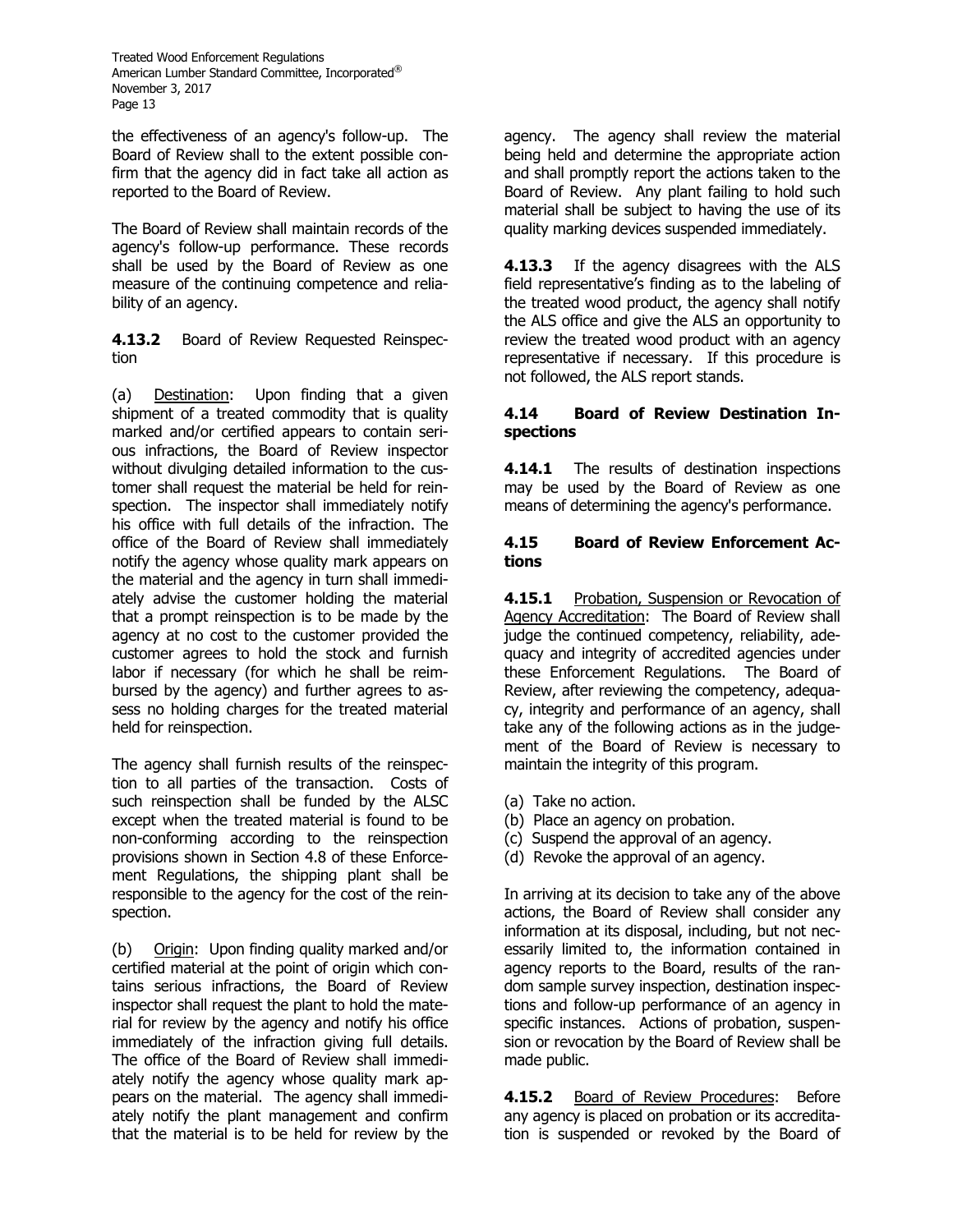Review, the Board shall notify the agency that enforcement actions against the agency may be taken by the Board and the agency shall be afforded opportunity to appear before the Board in person and by counsel in connection with such pending action by the Board. A Board of Review action placing an agency on probation, suspending or revoking the accreditation of an agency shall be taken on the basis of evidence introduced on the record in a hearing held by the Board with opportunity on the part of the agency concerned to examine the evidence of record and to cross examine witnesses testifying before the Board and the opportunity on the part of the agency concerned to submit its own evidence in the hearing.

# **4.16 Lapse of Accreditation**

**4.16.1** If an accredited agency shall not have inspected any treated wood for a period of two years, the accreditation of that agency shall thereupon lapse and terminate, unless the agency shall establish grounds for continuance of its accreditation. Lapse and termination of accreditation shall not prejudice later application for accreditation.

#### **5. FUNCTIONS OF THE BOARD OF REVIEW**

### **5.1 Inspection Visits**

Inspections shall be performed by the field staff of the Board of Review for the purpose of monitoring agency performance. Four types shall be made. They are as follows:

- (a) Random Sample Survey Inspections
- (b) General Inspections
- (c) Destination Inspections
- (d) Recall Inspections

The purpose for each type of inspection is:

**5.1.1** Random Sample Survey: Inspections shall be made at a specific number of an agency's treating plants chosen at random. The number of plants chosen for inspection from each agency shall be determined by the number of plants an agency supervises. Samples from randomly selected commodities shall be obtained at each plant and the number of samples taken at any plant included in a survey shall be dependent on the plant's annual production.

**5.1.2** General Inspections: Inspections shall be made at plants on a general basis. Samples taken at these inspections shall be from any material present at the plant at the time of inspection.

**5.1.3** Destination Inspections: Destination inspections shall be made in chosen market areas.

**5.1.4** Recall Inspections: Where serious deficiencies are found at a plant during a random sample survey inspection, at a destination inspection, or a general inspection, recall inspections shall be made to determine that the deficiencies have been corrected.

# **5.2 Testing**

**5.2.1** Items that shall be checked for each type inspection include:

- Preservative penetration where applicable.
- Preservative retention.
- **•** Drying after treatment where applicable.
- Heartwood restriction where applicable.
- **•** Incising where applicable.
- Correct use of quality mark.
- **•** Correctness and legibility of quality marks.

**5.2.2** When material bearing an agency's quality mark is found to be non-conforming during any Board of Review inspection, the agency shall be notified immediately. It shall be the obligation of the agency to take immediate corrective actions and report such actions to the Board of Review.

### **5.3 Record Review**

The records of each accredited agency shall be checked at least annually by staff personnel of the Board of Review.

The following groups of records shall be among those checked:

**5.3.1** Records pertaining to agency supervision of its own inspection staff, including records of initial inspector training and continuing inspector training, records of the correction of deficiencies in individual inspectors, records showing specific qualifications of individual inspectors and records showing assignments of individual inspectors.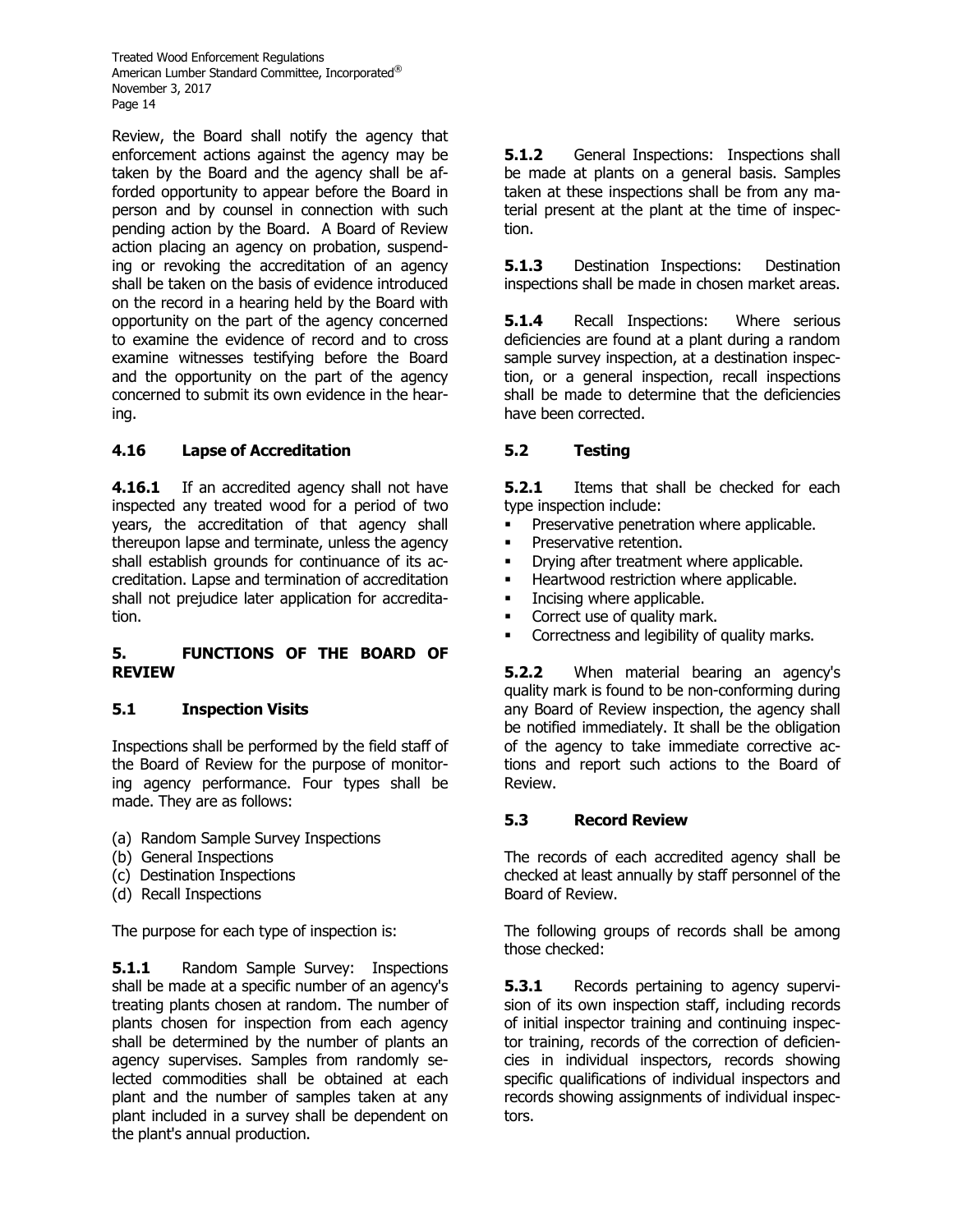**5.3.2** Records pertaining to plant inspections including penetration and retention results of samples taken during plant inspections, records of checks made for drying after treatment and/or heartwood limitations where applicable. Records of procedures for application of the quality mark. Records of frequency of plant inspections.

**5.3.3** Records pertaining to the correction of deficiencies, found by agency inspection at plants and destination sites and their satisfactory correction and records of reinspection generated by customer complaint and the settlement of claims.

**5.3.4** Records pertaining to enforcement, including records of plant qualification, of warnings issued, suspensions, and revocations.

# **5.4 Findings**

**5.4.1 Records**--The result of the Board of Review's staff review of the agency's records shall be reported to the Board of Review. The Board of Review shall use this information and all other information available to the Board in its evaluation of an agency's adequacy, competency and reliability.

### **5.5 Board of Review**

**5.5.1** The Board of Review shall judge the performance, efficiency, reliability, and integrity of agencies based on reports of the Board of Review's staff using the procedures in Section 4 and all other information available to it.

#### **5.6 Quality Control Laboratory Accreditation**

**5.6.1** The Board of Review shall accredit agency quality control laboratories or quality control laboratories under contract to an agency using procedures in Section 6.

# **6. LABORATORY ACCREDITATION**

### **6.1 General Information**

**6.1.1** The purpose of this section is to set forth procedures for the Board of Review accreditation of laboratories that provide service to inspection agencies under this program.

**6.1.2** Laboratory accreditation is a voluntary

system for accrediting a laboratory's competence to perform specific tests. Competence is defined as the ability of a laboratory to meet the program conditions and to conform to the criteria.

**6.1.3** The Board of Review or its representative shall have the right to visit the laboratory, unannounced, during the normal working hours for the purpose of inspecting the laboratory and its record.

### **6.2 Definitions--See Section 2.5**

#### **6.3 General Conditions for Accreditation**

**6.3.1** To become accredited and maintain accreditation, a laboratory shall agree in writing to:

- Be assessed and evaluated initially and on a periodic basis;
- Participate in proficiency testing as required.
- Be capable of performing the tests for which it is accredited according to the latest version of the AWPA test methods and any other methods, as applicable;
- Limit the representation of the scope of its accreditation to only those tests for which accreditation is granted;
- Maintain records of all analysis for a minimum of two (2) years;
- Render all test reports objectively and without bias;
- Report to the Board of Review thirty (30) days prior to any major changes involving the location, ownership, management structure, or facilities of the laboratory; and
- Return to the Board of Review the document of accreditation for possible revision or other action, should it become unable for any reason to conform to any of these conditions.

### **6.4 Specific Criteria for Accreditation**

**6.4.1** The laboratory shall operate under an internal procedure appropriate to the volume of work performed.

**6.4.2** The laboratory procedures shall be documented in a quality manual or equivalent (e.g., operations notebook), which is available for use by laboratory staff. A person(s) shall be identified as having the responsibility for maintaining the quality manual.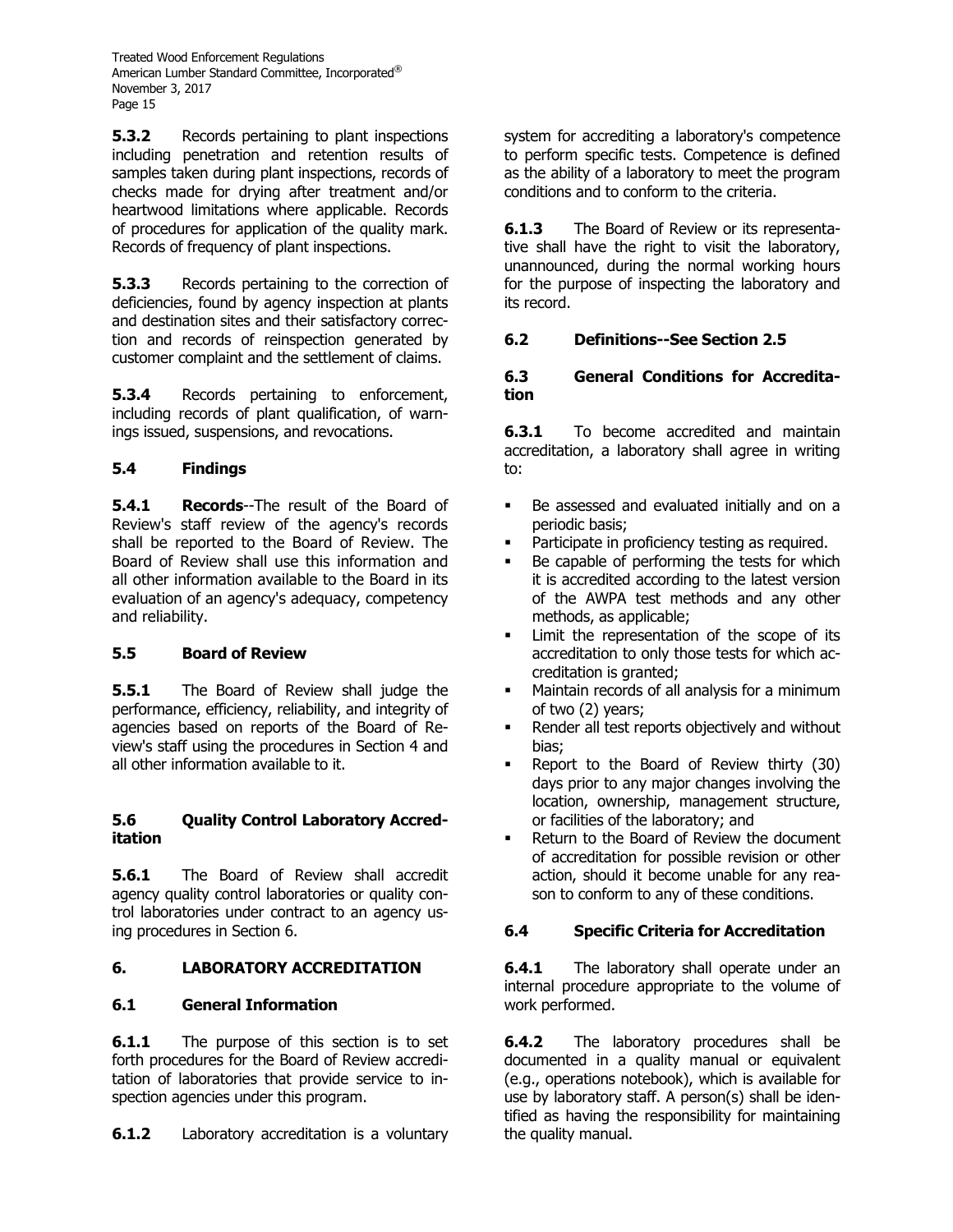**6.4.3** The quality manual shall include, as appropriate:

- Laboratory procedures for each approved test method.
- Sample control procedures including a system for sample identification.
- Instrument calibration records.
- Specific procedures for each accredited test including use of reference standards and control charts, interlaboratory testing procedures, and procedures for retesting where necessary.
- Procedures for corrective actions for suspected test discrepancies.
- Quality management responsibilities for each procedure in the laboratory.
- Detailed training procedures for new or reassigned employees.
- Procedures for dealing with disputed tests.

**6.4.4** The laboratory shall periodically review its internal procedures by or on behalf of management to ensure its continued effectiveness. These reviews shall be recorded with details of any corrective action taken.

# **6.5 Staff**

**6.5.1** The laboratory shall be staffed by knowledgeable and competent analysts for each of the approved analyses.

**6.5.2** The laboratory shall have a technical manager (or similar title) who has overall responsibility for the technical operations of the laboratory.

**6.5.3** The laboratory shall have one or more signatories to sign test reports. Approved signatories shall be competent to make a critical evaluation of test results; and shall occupy positions within the laboratory's organization which make them responsible for the adequacy of test results.

### **6.6 Facilities and Equipment**

**6.6.1** The laboratory shall be furnished with all items of equipment and facilities for the correct performance of the tests and measurements for which accreditation is granted.

**6.6.2** All equipment shall be properly maintained to ensure protection from corrosion and other causes of deterioration. Instructions for a proper maintenance procedure for those items of equipment which require periodic maintenance shall be available. Any item of equipment or component thereof which has been subjected to overloading or mishandling, gives suspect results, or has been shown by calibration or otherwise to be defective, shall be taken out of service and clearly labeled until it has been repaired. When placed back in service, this equipment shall be shown by test or calibration to be performing satisfactorily.

**6.6.3** Records of each analytical instrument shall be maintained. Each record shall include:

- The name of the analytical instrument.
- The manufacturers' name and type, identification, and serial number.
- Date received and date placed in service.
- Current location, when appropriate.
- Details of maintenance.
- Date of last calibration, next calibration due date, and calibration report reference.

# **6.7 Calibration**

**6.7.1** All new test and measuring equipment shall be calibrated according to the manufacturer's recommendations before putting it into service.

**6.7.2** Maintain records of all calibrations and recalibrations.

**6.7.3** Document the source of all calibration and reference standards. When the use of standards is not applicable, the laboratory shall provide satisfactory evidence of the accuracy or reliability of test results (e.g., by participation in a suitable program of interlaboratory comparison).

# **6.8 Test Methods and Procedures**

**6.8.1** The laboratory shall perform all tests in accordance with current AWPA standards and shall maintain current and valid editions of applicable standards in a manner accessible to laboratory personnel.

**6.8.2** The laboratory shall maintain a system of sample identification to ensure that there is no confusion regarding the identity of the samples and the results of the measurements made.

**6.8.3** Laboratories shall retain at least every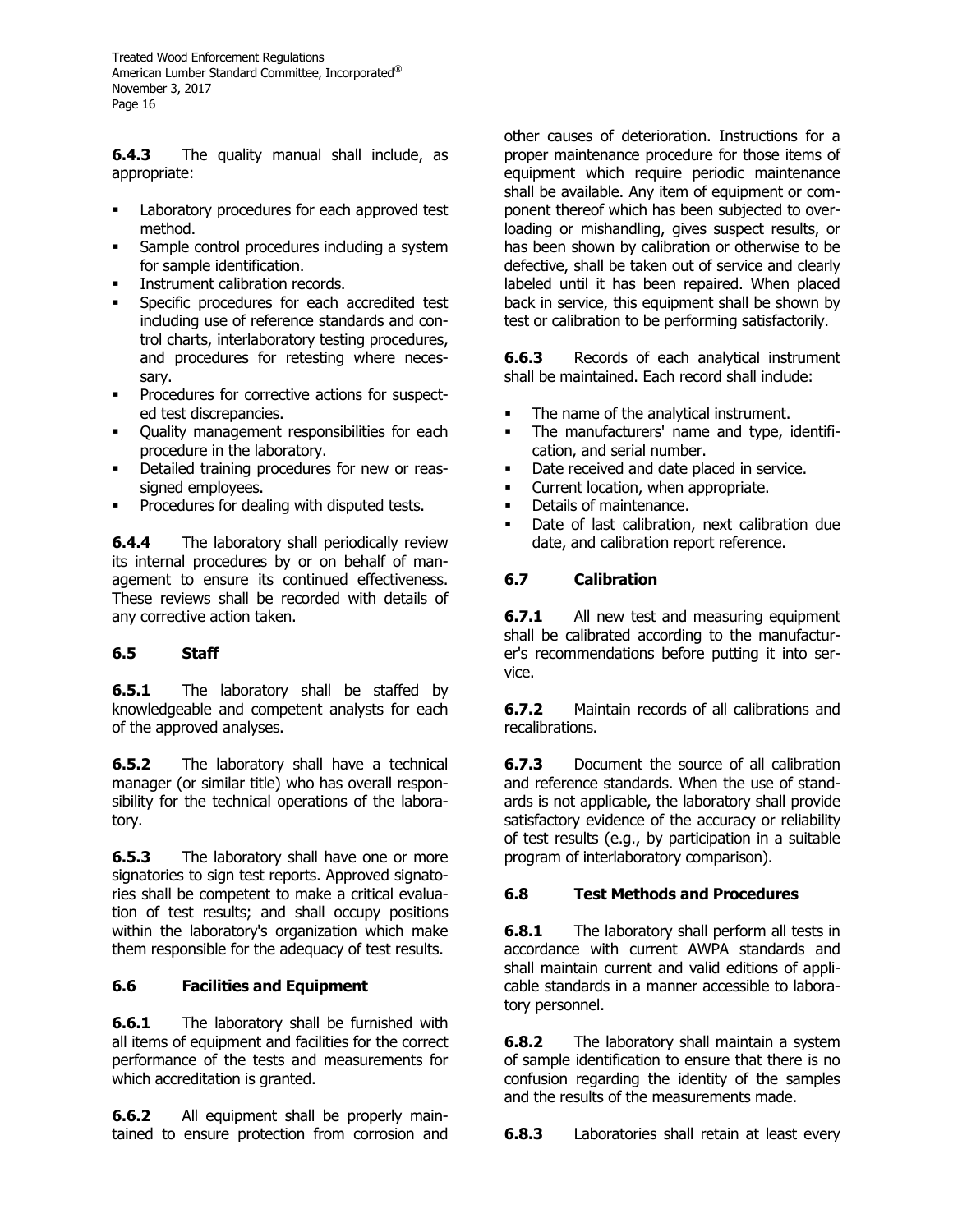twentieth sample in numerical order, and in no case less than 10 samples per month, for a period of three months. If the analytical procedure employed results in the destruction of the sample, the sample shall be divided prior to analysis to permit compliance with this section. The samples may be retained in dust or liquid form and shall be made available to the Board of Review upon request.

# **6.9 Records**

**6.9.1** The laboratory shall maintain a record system which contains sufficient information to permit verification of any issued report.

**6.9.2** All laboratory records shall be signed and dated by the operator.

**6.9.3** The laboratory shall retain all original observations, calculations, derived data and calibration records for two (2) years unless a longer period is specified.

**6.9.4** These records shall be made available to the Board of Review on request.

### **6.10 Test Reports**

**6.10.1** The laboratory shall issue test reports of its work including all of the following information:

- Name and address of the laboratory;
- Name and address of the treating plant;
- If destination sample, name and address of the destination;
- Identification of the test report by serial number or other appropriate means;
- The date the sample was received;
- Identification of standard and type of preservative material being analyzed;
- Description of sample, such as number of borings, diameter, length, and penetration results;
- Charge or lot number of samples;
- Description of material such as species, markings, size, and tally;
- Retention results;
- Signature of an approved signatory; and
- Any remarks which are considered to be significant.

**6.10.2** The laboratory shall issue corrections or additions to a test report by a document suitably marked which meets the relevant requirements of Section 6.10.1.

### **6.11 Application Process**

**6.11.1** Any accredited agency is permitted to submit an application for laboratory accreditation to the Board of Review.

**6.11.2** To become accredited, the laboratory shall complete an application for accreditation in one or more analytical procedures and include the following information:

- Legal name and full address of laboratory;
- Ownership of the laboratory;
- Organization chart that is relevant to performing testing covered in the accreditation request;
- General description of the laboratory, including its facilities and scope of operation;
- Name and telephone number of the authorized representative of the laboratory;
- A specific list of equipment relevant to the analysis for which accreditation is being sought;
- **EXEDEN** Names, titles and qualifications of laboratory staff; and
- Other information as required.

**6.11.3** Upon receipt of a laboratory's application, the Board of Review shall:

- Acknowledge receipt of application.
- Request further information, if necessary.
- Specify the next step(s) in the accreditation process.

**6.11.4** Assessing and evaluating a laboratory:

Information used to evaluate a laboratory's compliance with the conditions for accreditation set out in Sections 6.3 - 6.10 and the technical requirements established for the review process shall include:

- A review and confirmation of information.
- **On-site assessment of the laboratory.**
- Laboratory responses to identified deficiencies, if any.
- Laboratory performance on proficiency tests.
- Any other procedure judged appropriate by the Board of Review.

**6.11.5** In evaluating a laboratory for accredita-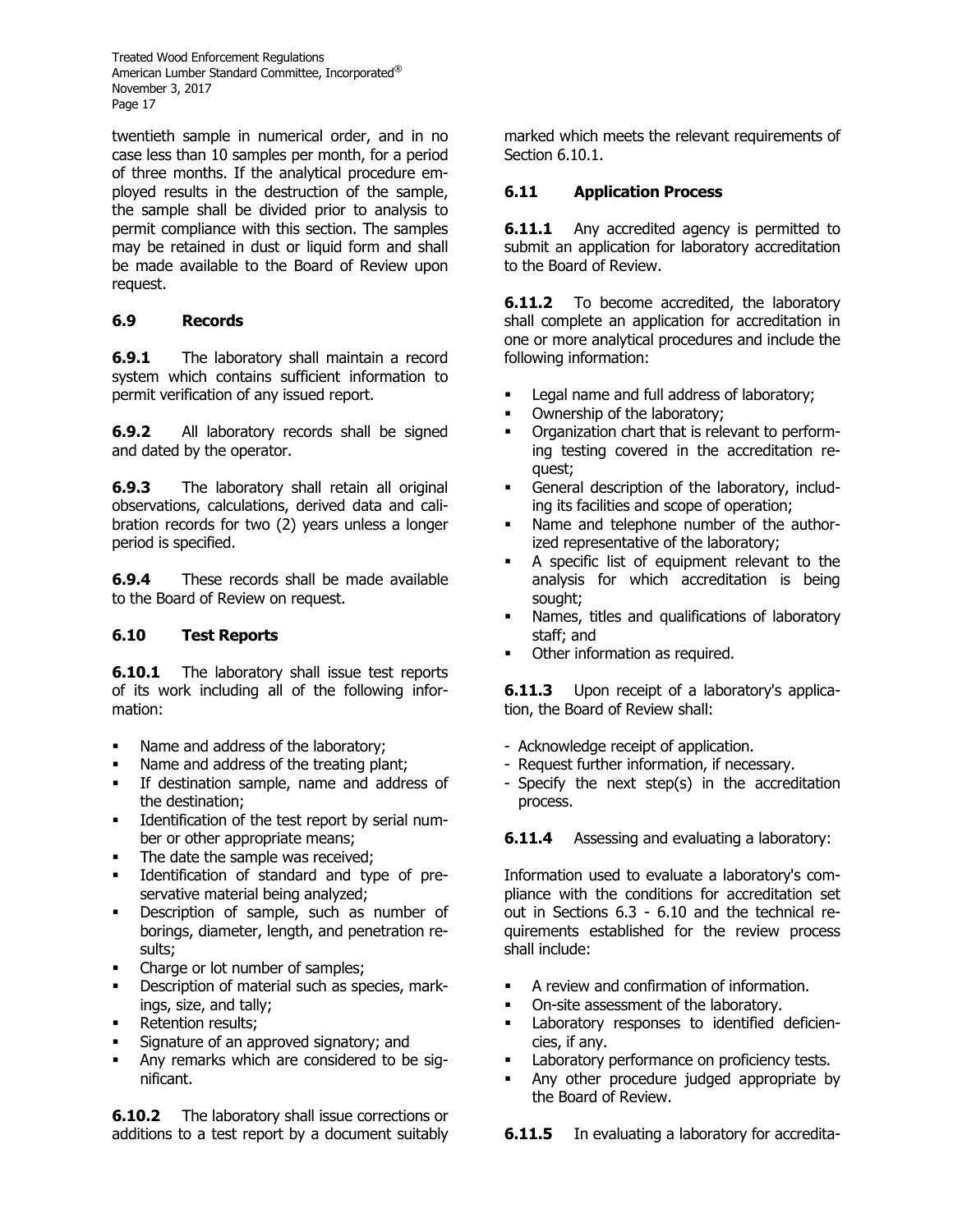tion and ongoing evaluation of an accredited laboratory, the Board of Review may utilize consultants, third parties or other entities, such expense to be borne by the applicant agency.

# **6.12 Granting Accreditation**

**6.12.1** The Board of Review, after its evaluation of a laboratory, shall grant or propose to deny accreditation of an applicant agency no later than ninety (90) days following the conclusion of the evaluation. If action is not taken within this time limit, the Board of Review shall notify the agency stating the reasons for the delay.

**6.12.2** If accreditation is granted, the Board of Review shall:

- Provide a document of accreditation to the agency; and
- Identify the scope and terms of the laboratory's accreditation.

# **6.13 Denying or Revoking Accreditation**

**6.13.1** If the Board of Review proposes to deny or revoke accreditation of an agency, it shall inform the agency of the reasons for the proposed denial or revocation and the procedure for appealing such a decision.

**6.13.2** Upon receipt of a proposed denial or revocation, the agency shall have the option to request a hearing by the Board of Review. If a hearing is requested the Board shall have the option to stay the denial or revocation pending the outcome of the hearing.

**6.13.3** The proposed denial or revocation shall become final through the issuance of a written decision to the agency in the event that the laboratory does not correct the deficiency or the agency appeal the proposed denial or revocation.

**6.13.4** An agency whose laboratory accreditation has been denied, revoked or terminated, or which has withdrawn its application before being accredited, may reapply and be accredited if the agency and the laboratory complete the assessment and evaluation process and meet the conditions and criteria for accreditation as set forth in Sections 6.3 - 6.10.

# **7.0 INTERPRETATIONS**

# **7.1 Staff Interpretations**

The purpose of interpretations is to promote consistency in the application and understanding of the provisions of this document. Interpretations are occasionally needed to add further clarification to the requirements of these regulations. An interpretation of the American Lumber Standard Committee, Incorporated® (ALSC) Board of Review Enforcement Regulations may be obtained through the submission of a written request to the President.

(a) The written request shall identify the specific section of the Enforcement Regulations involved and shall set forth the facts and arguments supporting the request.

(b) The interpretation shall be made by the President or his designated staff person in writing. (c) The interpretation of the President shall be distributed to all participants in the ALSC Program.

(d) In the absence of any request pursuant to Subsection 7.2, below, the interpretation shall be made part of the background documentation to the Enforcement Regulations upon endorsement by the Enforcement Subcommittee and ratification by the ALSC.

# **7.2 Enforcement Subcommittee Review**

Within 30 days of the distribution of the interpretation, the requestor or any participant may submit a written request for review by the Enforcement Subcommittee, including the grounds of disagreement with the interpretation. At the discretion of the chair, the Subcommittee will consider the request at a meeting or telephone conference at which the requestor may make additional presentations. The Subcommittee may accept, reject, or make changes in the interpretation.

### **7.3 Appeals to the ALSC**

(a) The requestor or any participant in the program who has filed a request pursuant to Subsection 7.2, and who finds the ruling of the Enforcement Subcommittee unacceptable, may appeal the ruling to the ALSC. Such request for appeal must be submitted in writing no later than 30 days after the date of the Enforcement Subcommittee's minutes being published and must specify the grounds for the appeal. The appeal shall be considered at the next meeting of